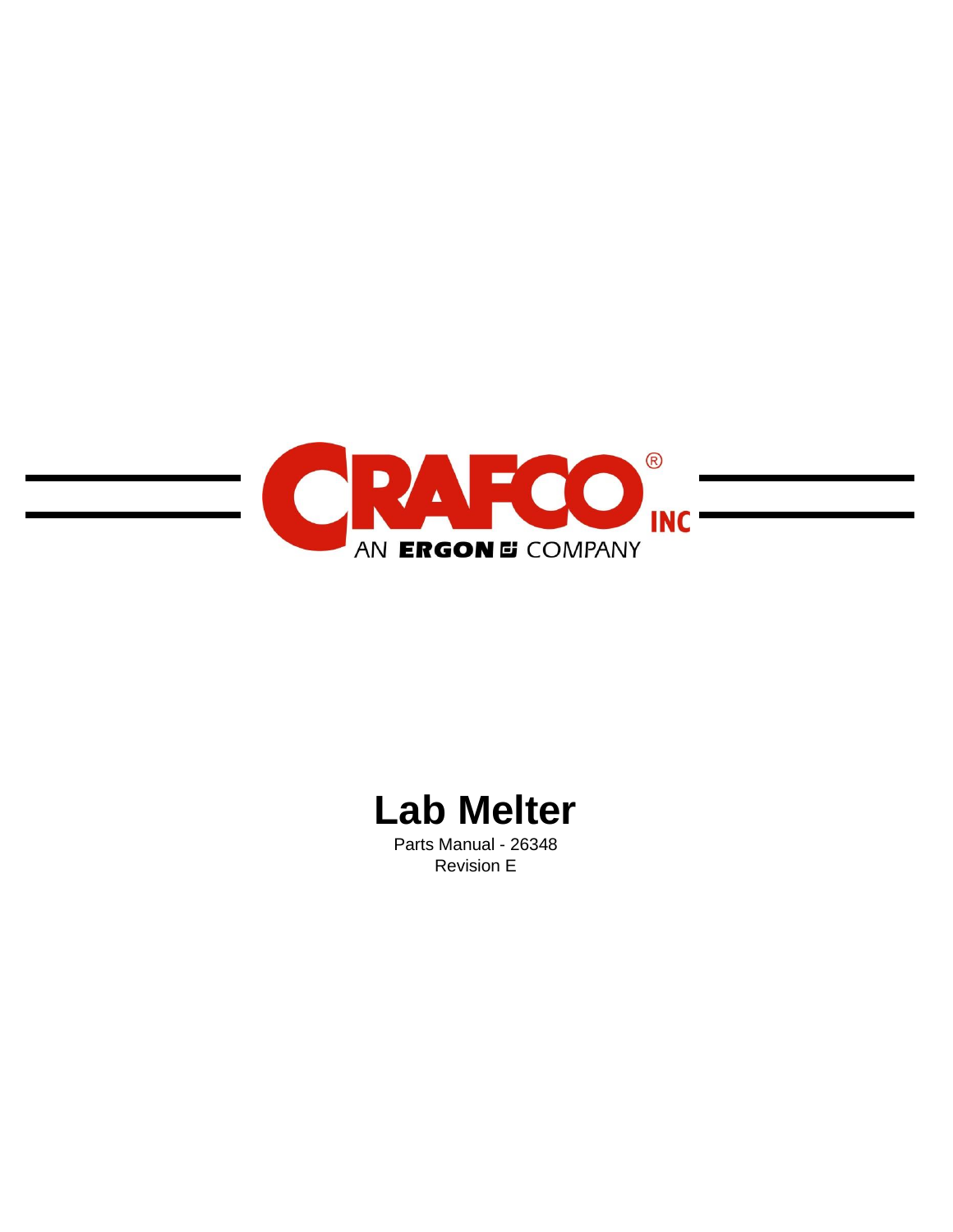| Fill in appropriate fields that apply to this machine |
|-------------------------------------------------------|
|                                                       |
| Mixer Motor S/N:                                      |
| Gear Reducer S/N:                                     |
| Stirrer Motor S/N:                                    |
|                                                       |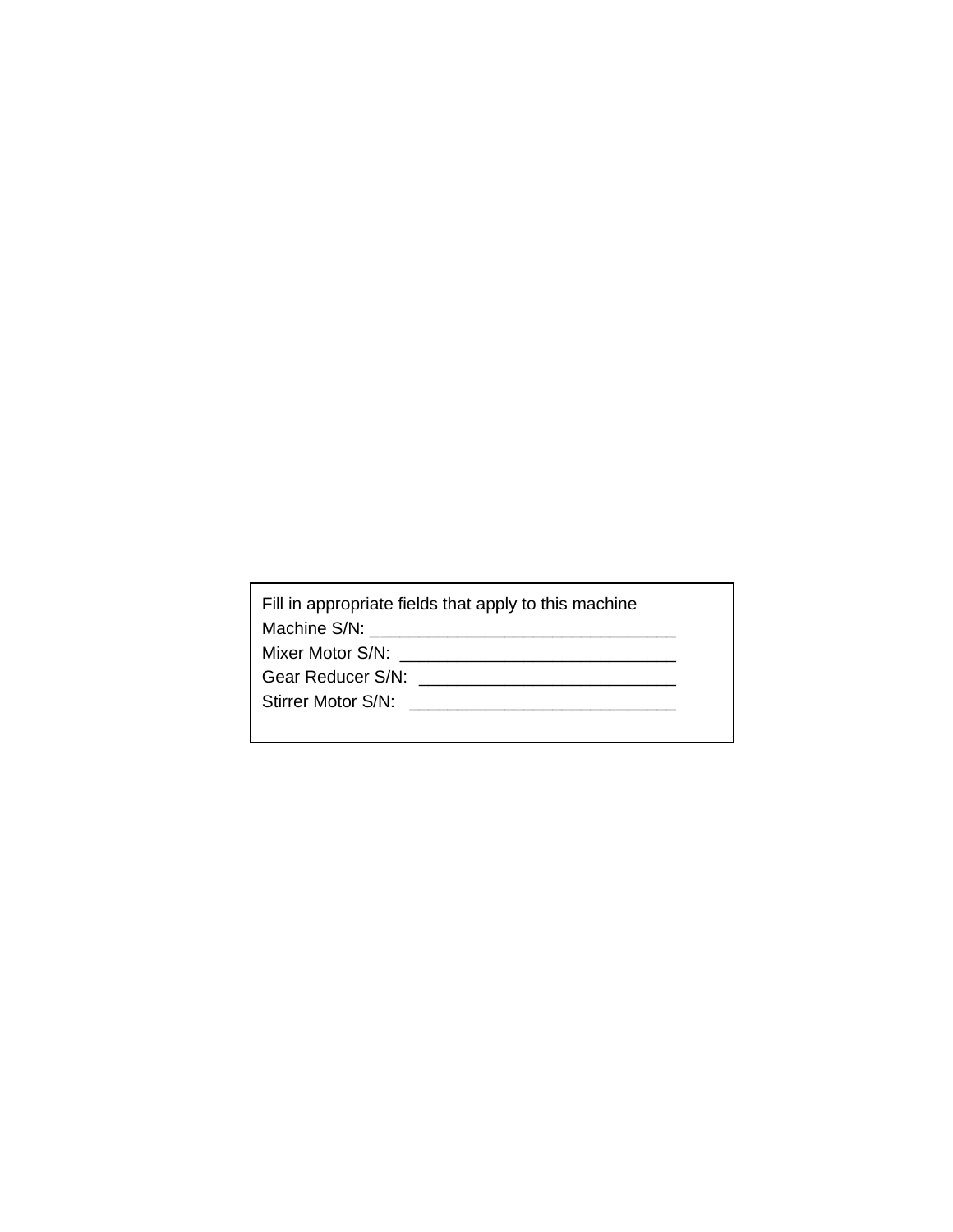

# **Revisions**

| Rev. | Description                                                                                                                                                                                           | Date    |
|------|-------------------------------------------------------------------------------------------------------------------------------------------------------------------------------------------------------|---------|
| D    | Updated to new format. Added section 2.4. Updated Ch. 3 to 2 year<br>warranty. Added Ch. 7. Added section 8.2, 8.3, and further<br>troubleshooting details to all tables in Ch. 8. Added section 6.1. | 1/2019  |
| E    | Added International Lab Melter Information to table 4-1, 8-1 & 8-2. Added<br>Section 4.1 and table 4-2. Added figure 9-2. Added PN 40504N to table<br>$10-2$                                          | 11/2/20 |
|      |                                                                                                                                                                                                       |         |
|      |                                                                                                                                                                                                       |         |
|      |                                                                                                                                                                                                       |         |
|      |                                                                                                                                                                                                       |         |
|      |                                                                                                                                                                                                       |         |
|      |                                                                                                                                                                                                       |         |
|      |                                                                                                                                                                                                       |         |
|      |                                                                                                                                                                                                       |         |
|      |                                                                                                                                                                                                       |         |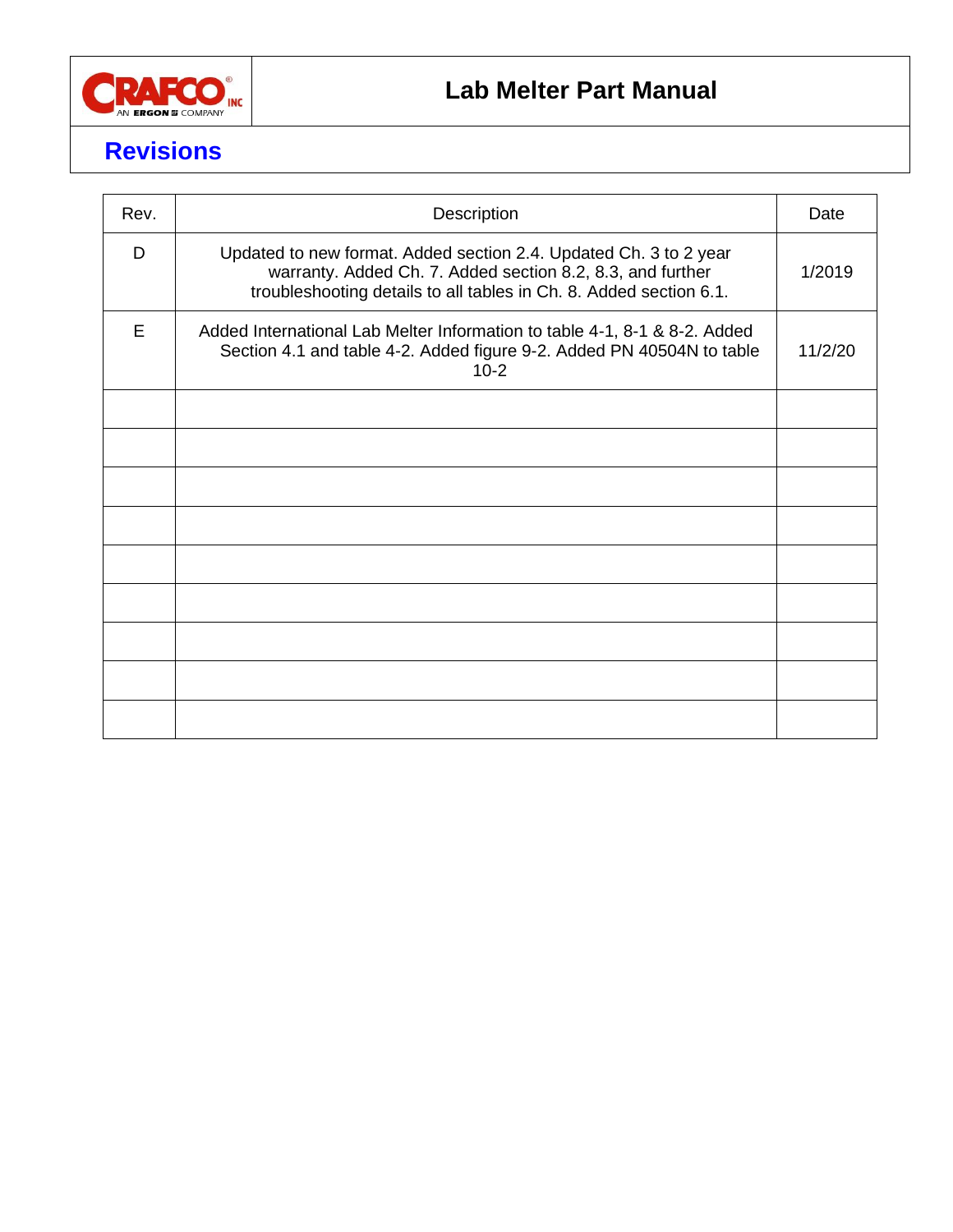

**Lab Melter PN 40400 Lab Melter (International Only) PN 40500N**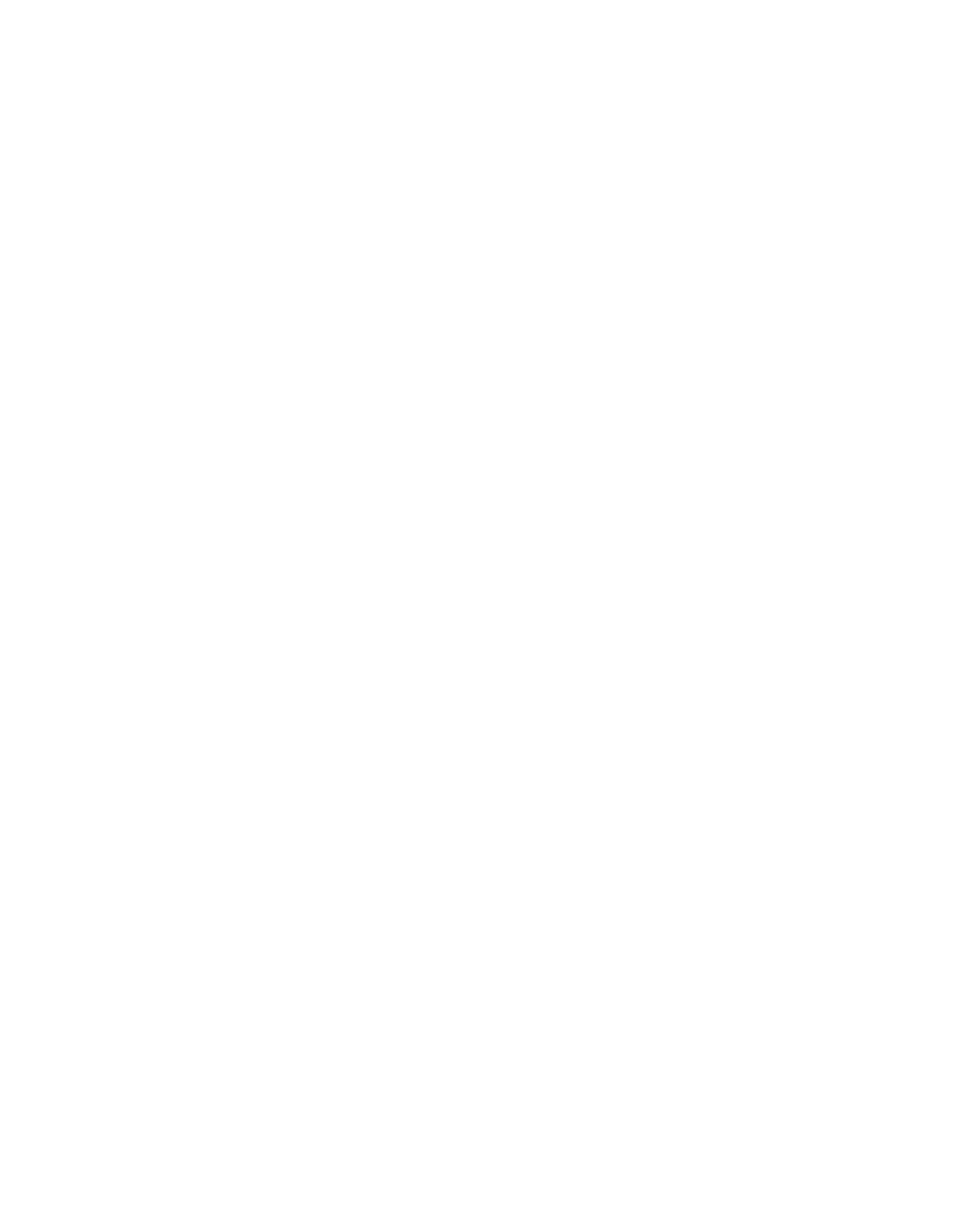

# **Table of Contents**

| 2.4.1 |
|-------|
|       |
|       |
|       |
|       |
|       |
|       |
|       |
|       |
|       |
|       |
|       |
|       |
|       |
|       |
|       |
|       |
|       |
|       |
| 6.5.2 |
|       |
|       |
|       |
| 7.2.1 |
| 7.2.2 |
|       |
|       |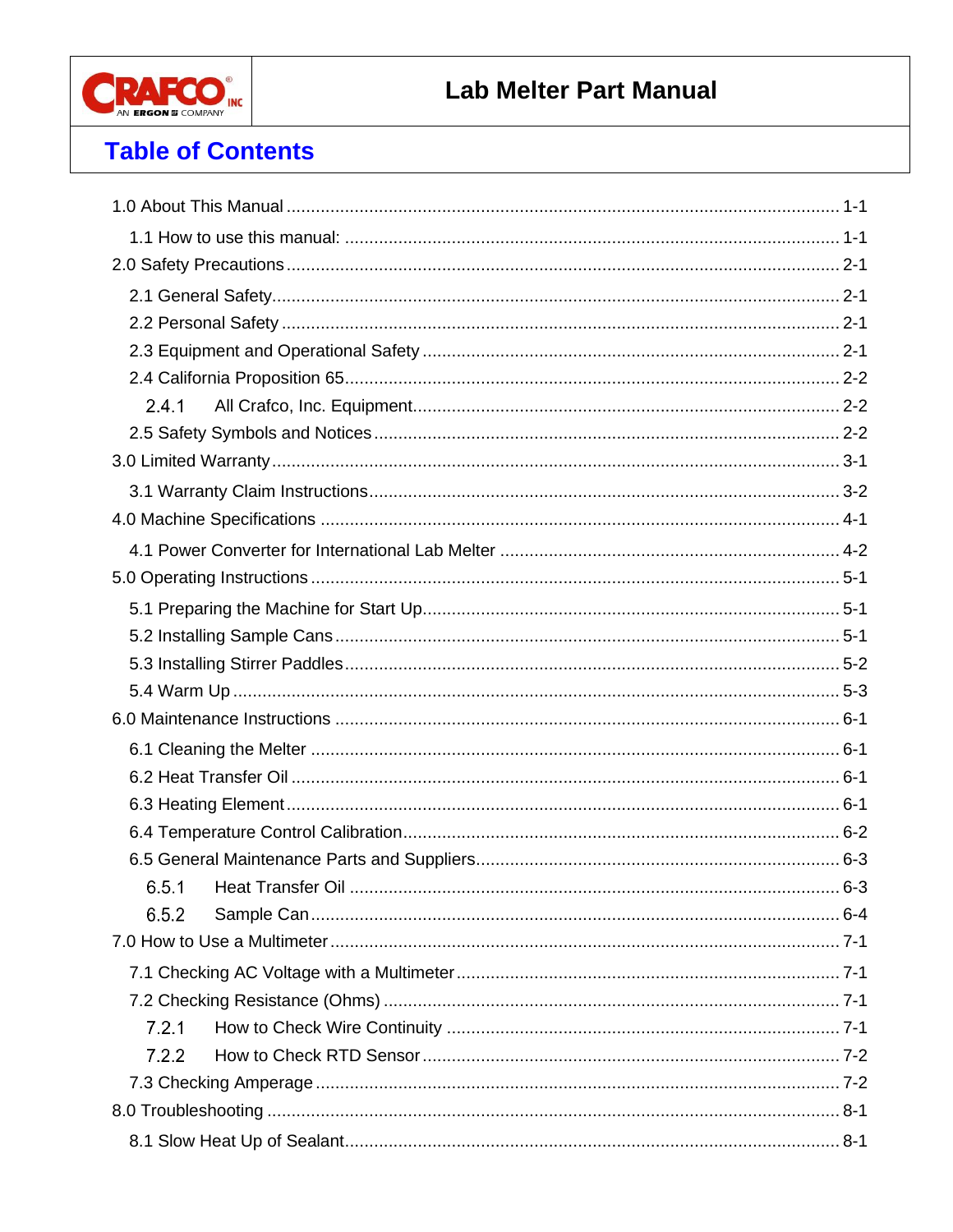

# **Table of Contents**

| 8-7 Sealant Temperature is Higher or Lower than Desired Temperature  8-7 |  |
|--------------------------------------------------------------------------|--|
|                                                                          |  |
|                                                                          |  |
|                                                                          |  |
|                                                                          |  |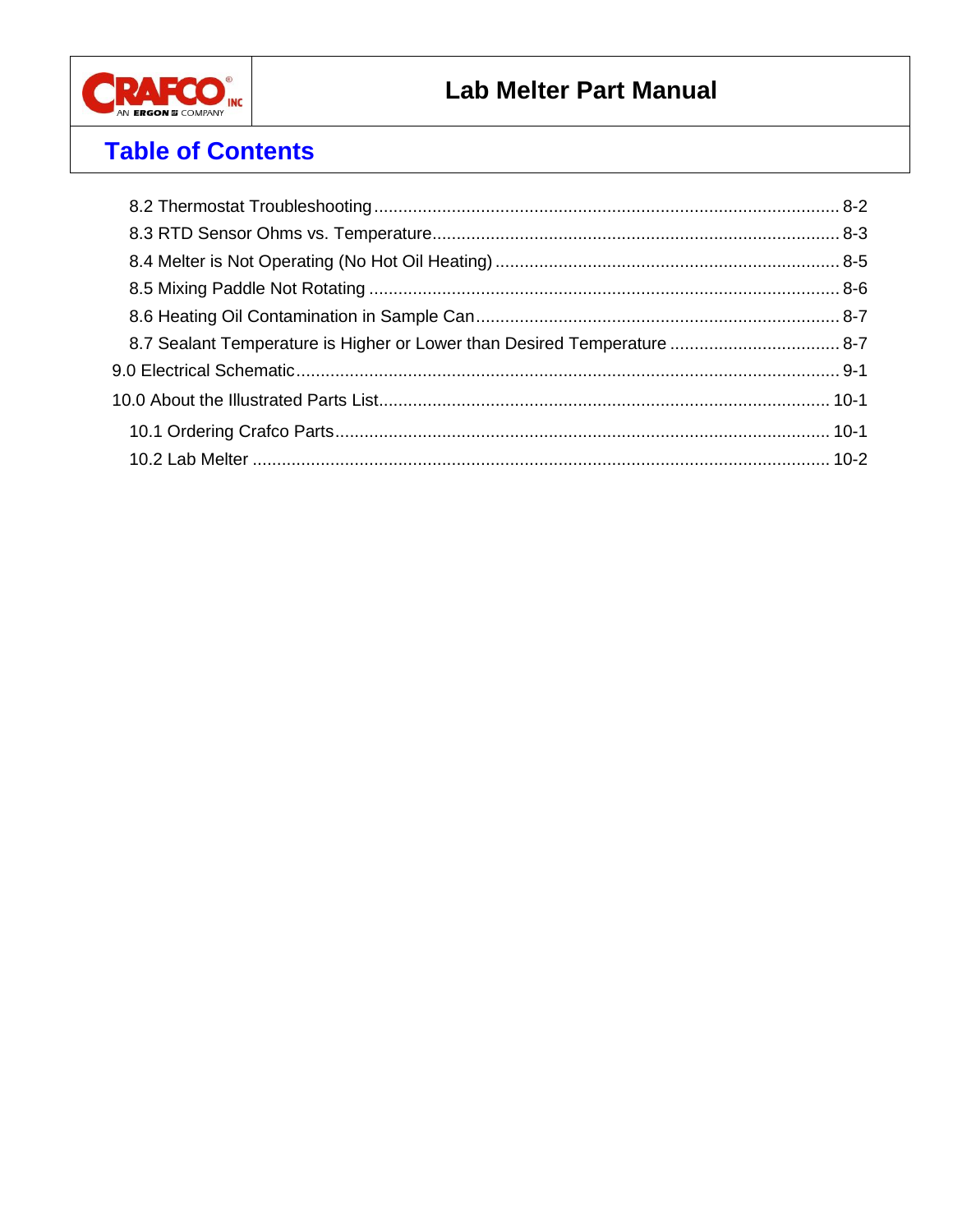

# **List of Figures**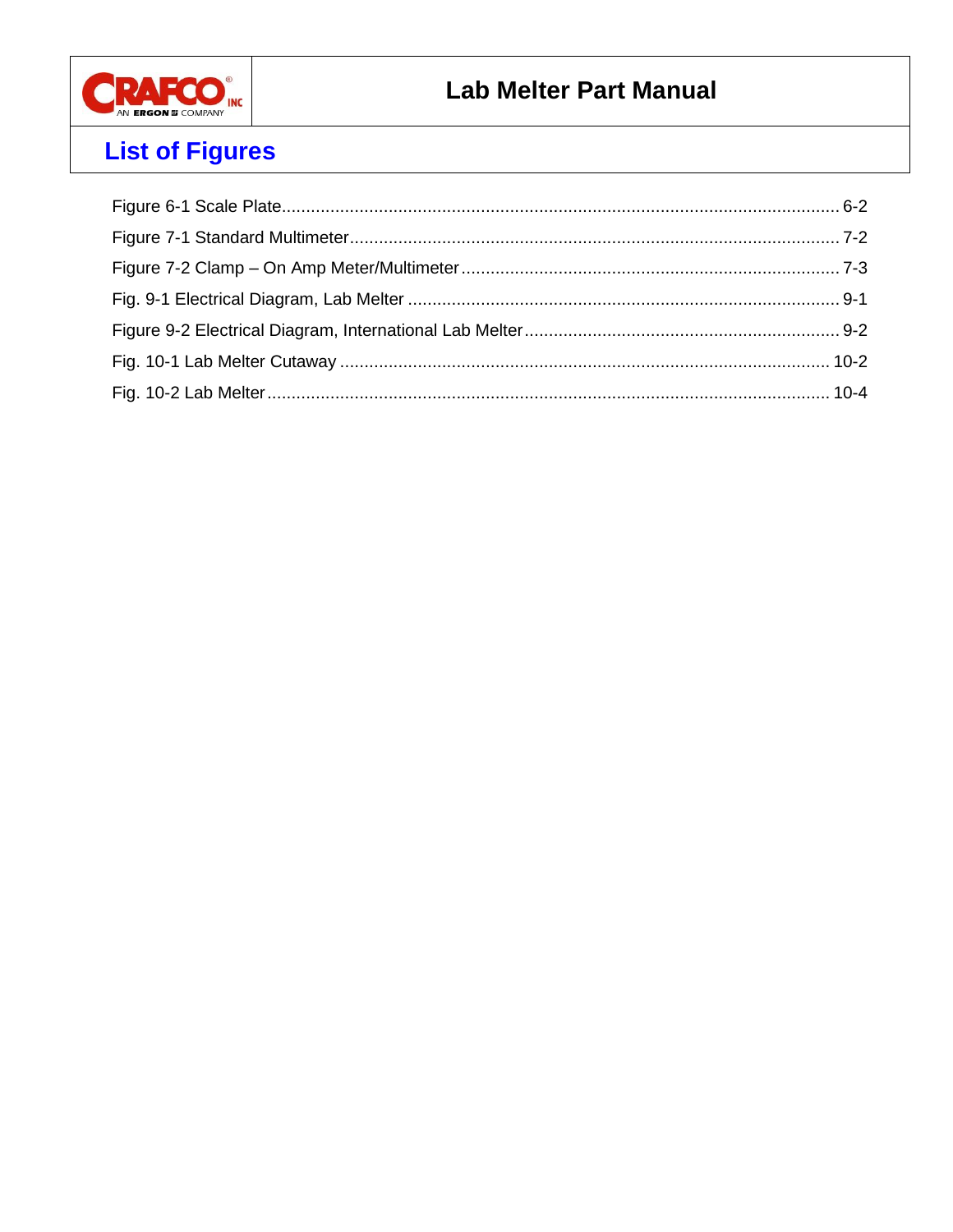

### **List of Tables**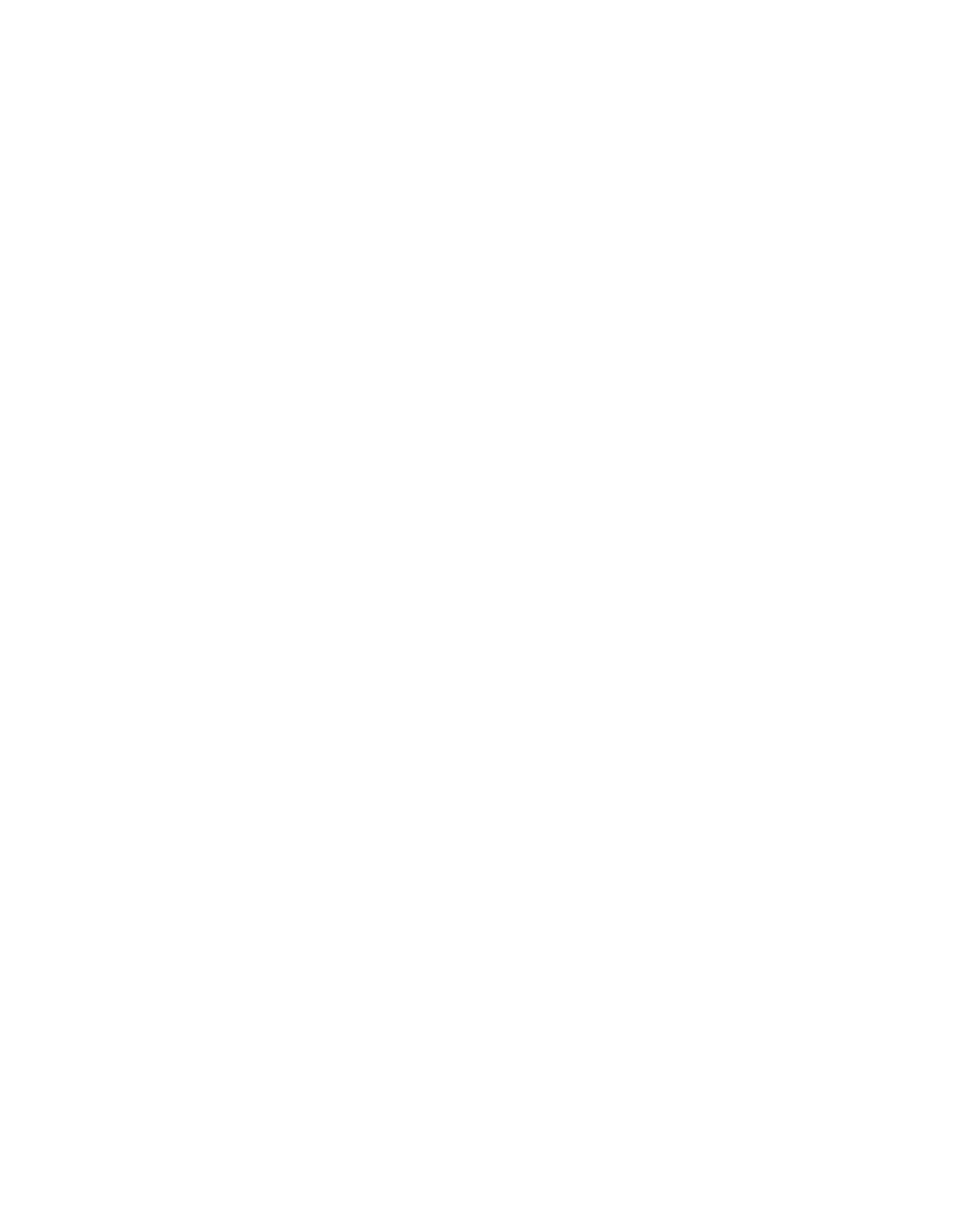

# **Chapter 1 Introduction**

### <span id="page-10-0"></span>**1.0 About This Manual**

This manual is supplied with each new Crafco Lab Melter. The manual assists your machine operators in the proper use of the melter applicator and provides information about the machine's mechanical functions.

Your Crafco Lab Melter is specially made to give excellent service and save maintenance expense. However, as with all specially engineered equipment, you get best results at minimum cost if you:

Operate your machine as instructed in this manual.

Maintain your machine regularly as stated in this manual.

### <span id="page-10-1"></span>**1.1 How to use this manual:**

This manual is formatted to start each new chapter on the right page. There may be a blank page on the left page if the previous chapter ends on the right page.

If you are viewing this in a digital format (PDF) the following features are available:

- 1. The Table of Contents, List of Tables, and List of Figures are all hyperlinks, when left mouse clicked on section, table, or figure you will be sent to that page.
- 2. The blue highlighted text throughout the manual is a hyperlink, when left mouse clicked you will be sent to that page, table, or figure.
- 3. The panel to the left in the PDF is a bookmarks panel, if you left mouse click on any section/heading in the bookmarks panel you will be sent to that page.
- 4. There is an attachments icon (paper clip) to the left of the bookmarks, this is where you will find full size prints of the control box, electrical, and hydraulic schematics.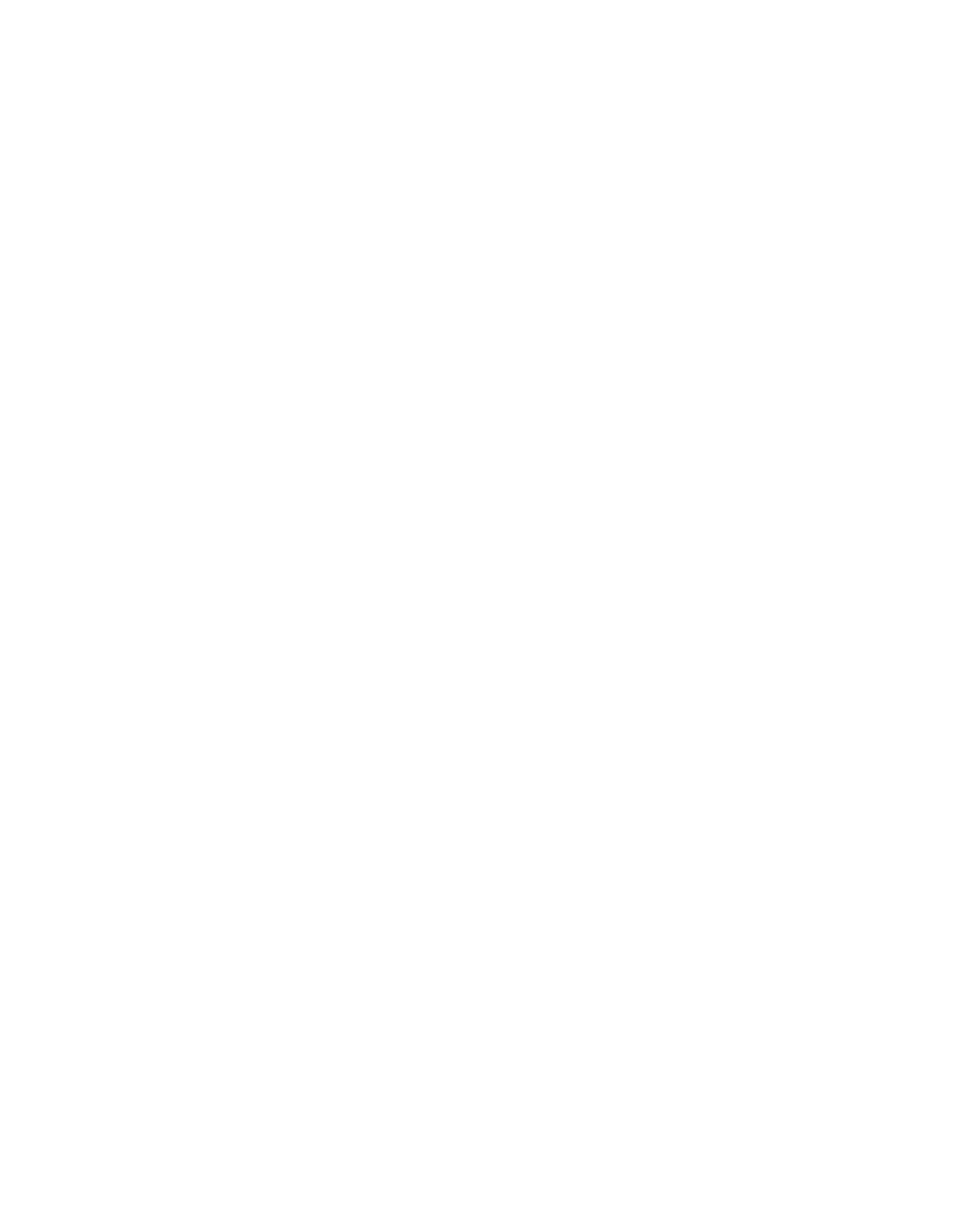

### **Chapter 2 Safety**

### <span id="page-12-0"></span>**2.0 Safety Precautions**

For more in-depth safety information, please see Safety Manual (PN 26221) which comes with the machine. Or contact your nearest authorized Crafco Distributor at [crafco.com/Distributors.](http://www.crafco.com/Distributors%20&%20Centers/Distributors%20and%20Centers.htm)

### <span id="page-12-1"></span>**2.1 General Safety**

- Crafco, Inc. assumes no liability for an accident or injury incurred through improper use of the machine.
- Read this manual thoroughly before operating the machine.
- Obey all CAUTION and WARNING signs posted on the machine.
- Make sure an operator fully knows how to operate the machine before using the machine.

#### <span id="page-12-2"></span>**2.2 Personal Safety**

- The high operating temperatures of this machine and the sealant it contains requires that protective clothing, gloves, hard-soled shoes, and safety glasses or a face shield be worn at all times by operators of the machine.
- Prevent water from going into any part the machine. Water will displace heat transfer oil or sealant which could be hazardous to personnel surrounding the machine.
- Avoid bodily contact with hot sealant material or heat transfer oil. Serious burns may result.
- Keep hands, feet, and clothing away from all moving parts.

### <span id="page-12-3"></span>**2.3 Equipment and Operational Safety**

- Make sure operator is familiar with melter operation.
- Stop mixer when adding sealant sample to sealant can.
- Always keep a fire extinguisher near the unit. Maintain extinguisher properly and be familiar with its use.
- Do not exceed 450°F (235°C) for heat transfer oil temperature.
- Do not overfill heat transfer oil level. Expansion of oil during heat up could cause overflow. Use only recommended heat transfer oil and change at 500 hours of operation. Change at earlier interval if heat transfer oil becomes contaminated with sealant or shows signs of breakdown.
- Calibrate heat transfer oil reservoir thermometer prior to initial operation and at least every two weeks thereafter. Precaution is the best insurance against accidents.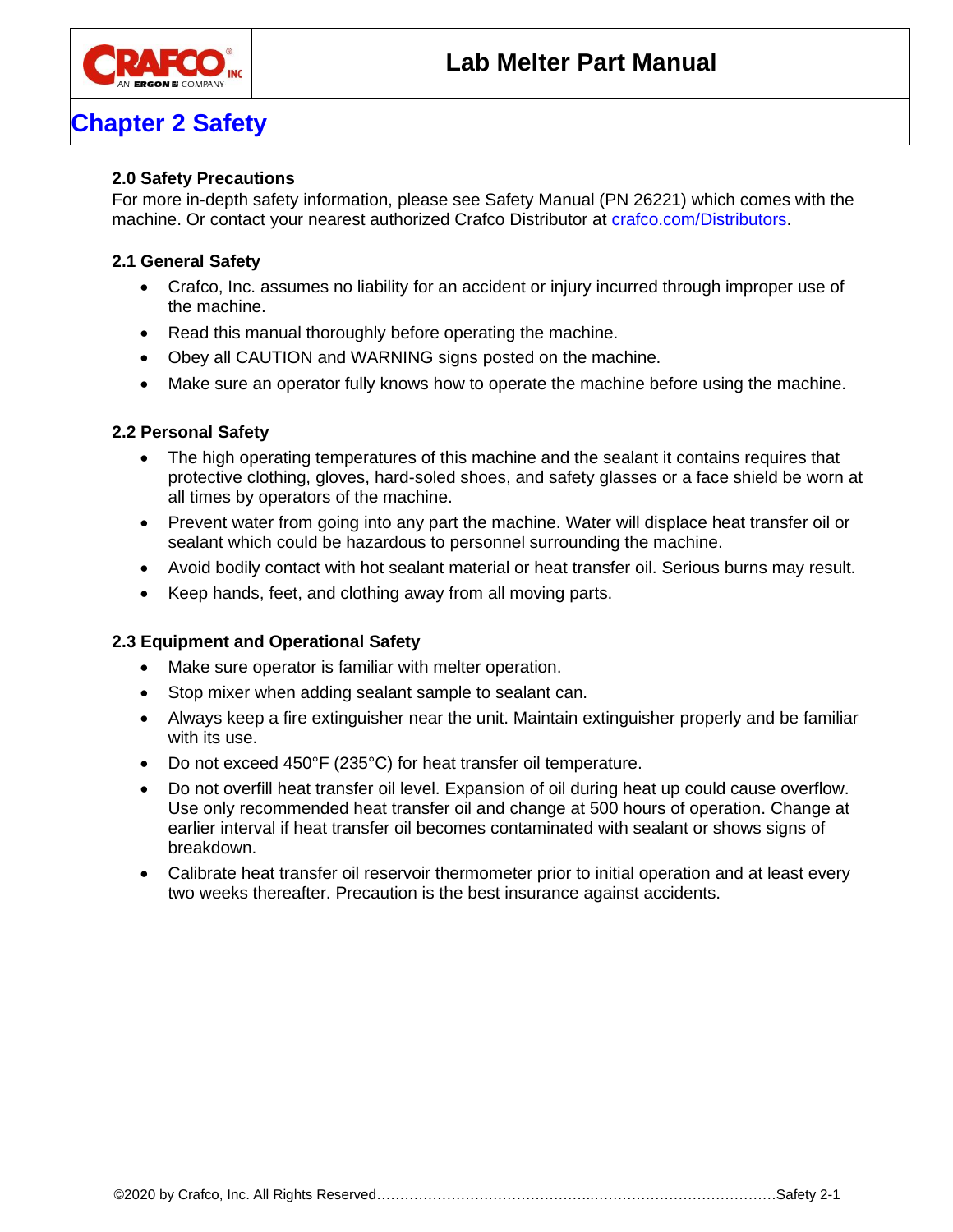

# **Chapter 2 Safety**

### <span id="page-13-0"></span>**2.4 California Proposition 65**

The state of California currently maintains a list of chemicals that can cause cancer, birth defects or other reproductive harm. Your Crafco, Inc. equipment comes with the following warnings:

### <span id="page-13-1"></span>**All Crafco, Inc. Equipment**

**1. WARNING:** Cancer and Reproductive Harm - www.P65Warnings.ca.gov 26471N

### <span id="page-13-2"></span>**2.5 Safety Symbols and Notices**

Important safety symbols and notices are marked on the machine and in this manual. Failure to comply could result in equipment damage, operational malfunction, serious injury, or death. Please read and comply with all symbols and notices. The table below includes the most commonly used symbols and notices.

| <b>Symbol</b>  | Item                        | <b>Remarks</b>                                                     |
|----------------|-----------------------------|--------------------------------------------------------------------|
| <b>WARNING</b> | Warning                     | Refers to possible bodily injury or death.                         |
| <b>CAUTION</b> | Caution                     | Refers to possible equipment damage or operational<br>malfunction. |
|                | Severe Burn Hazard          | Hot material can cause severe burns.                               |
|                | <b>Protective Shoes</b>     | Wear hard-soled work shoes.                                        |
|                | <b>Protective Gloves</b>    | Wear heat resistant gloves.                                        |
|                | Protective Face or Eye Wear | Wear face shield or safety glasses.                                |

#### <span id="page-13-3"></span>**Table 2-1 Safety Symbols and Notices**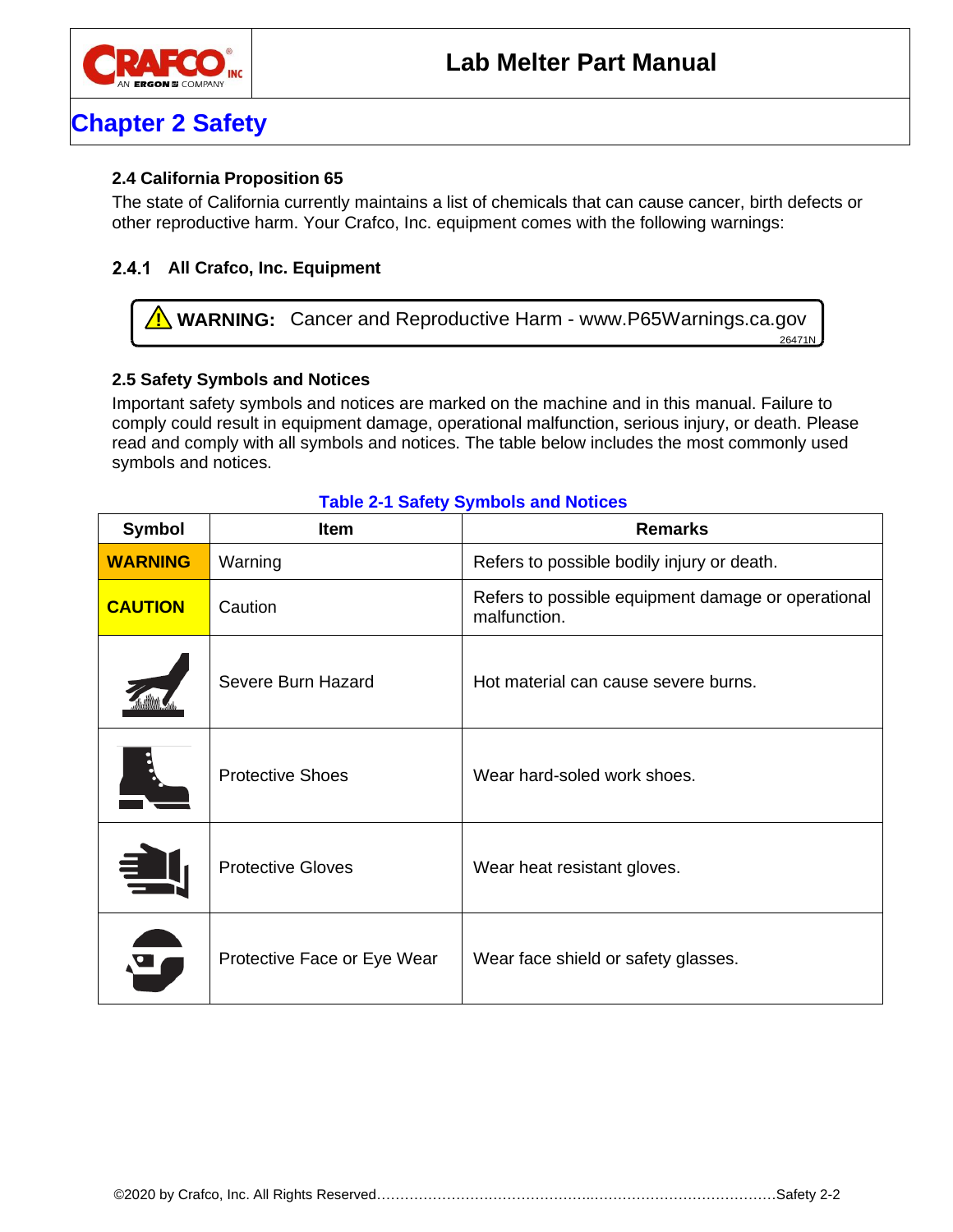

# **Chapter 2 Safety**

### <span id="page-14-0"></span>**Table 2-2 Safety Symbols and Notices (Continued)**

| Symbol     | <b>Item</b>                  | <b>Remark</b>                                                                                         |
|------------|------------------------------|-------------------------------------------------------------------------------------------------------|
| <b>HEA</b> | <b>Pinch Hazard</b>          | Keep hands and feet clear.                                                                            |
|            | <b>Read Manual</b>           | Read and understand operator and safety manuals<br>before operating machine.                          |
|            | <b>Electric Shock Hazard</b> | Potential for electric shock. Only qualified personnel<br>should work on equipment electrical system. |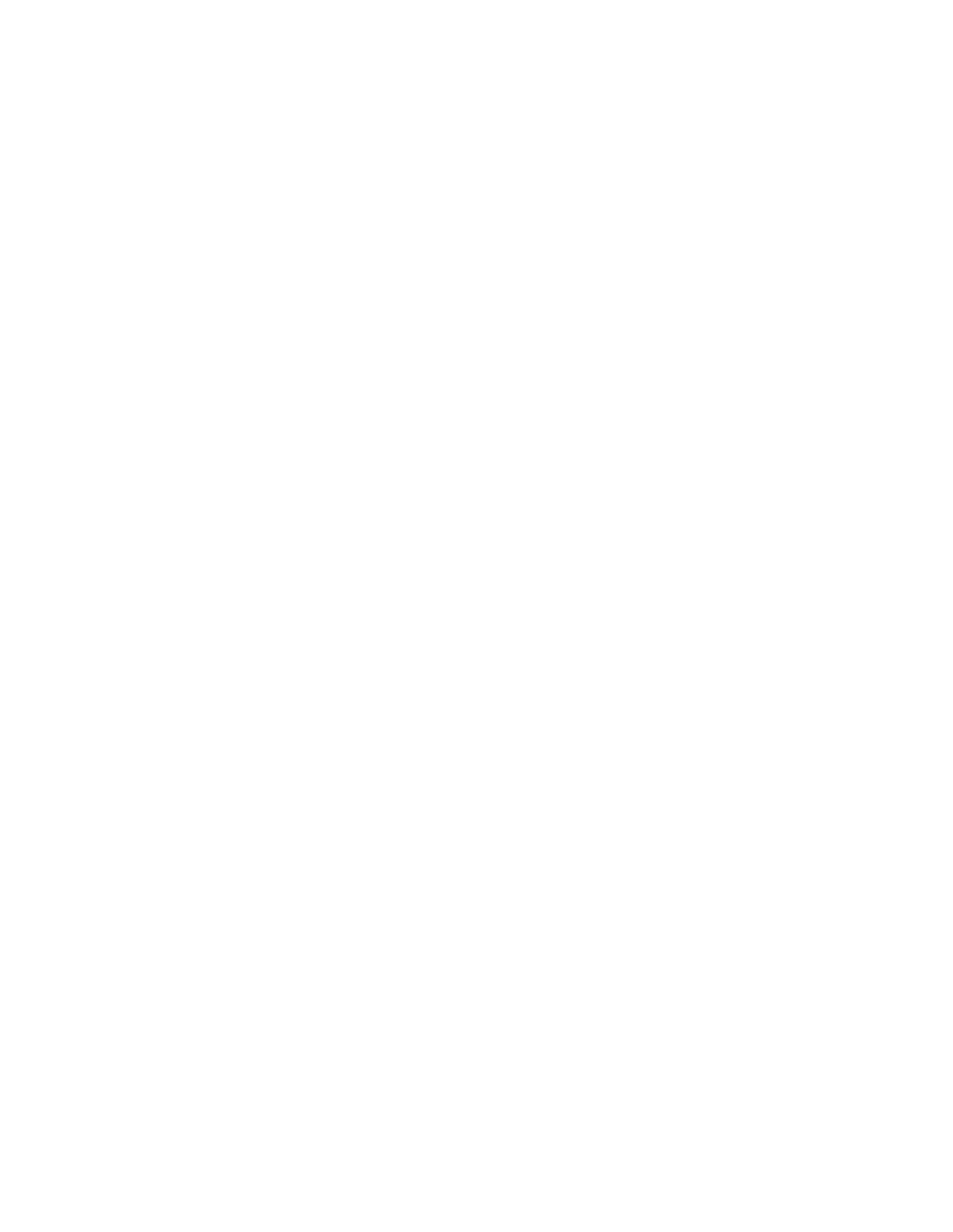

### **Chapter 3 Warranty Information**

### <span id="page-16-0"></span>**3.0 Limited Warranty**

Crafco, Inc. (Manufacturer), or one of its affiliated distributors, will replace for the original purchaser free of charge any parts found upon examination by the Manufacturer, to be defective in material or workmanship. This warranty is for a period **two years** from invoice date, but excludes engine or components, tires, and battery as these items are subject to warranties issued by their manufacturers.

Crafco, Inc. shall not be liable for parts that have been damaged by accident, alteration, abuse, improper lubrication/maintenance, normal wear, or other cause beyond our control.

The warranty provided herein extends only to the repair and/or replacement of those components on the equipment covered above and does not cover labor costs. The warranty does not extend to incidental or consequential damages incurred as a result of any defect covered by this warranty.

All transportation and labor costs incurred by the purchaser in submitting or repairing covered components must be borne by the purchaser. Crafco, Inc. specifically disavows any other representation, warranty, or liability related to the condition or use of the product.

### **CAUTION**

Use of replacement parts other than genuine Crafco parts may impair the safety or reliability of your equipment and nullifies any warranty.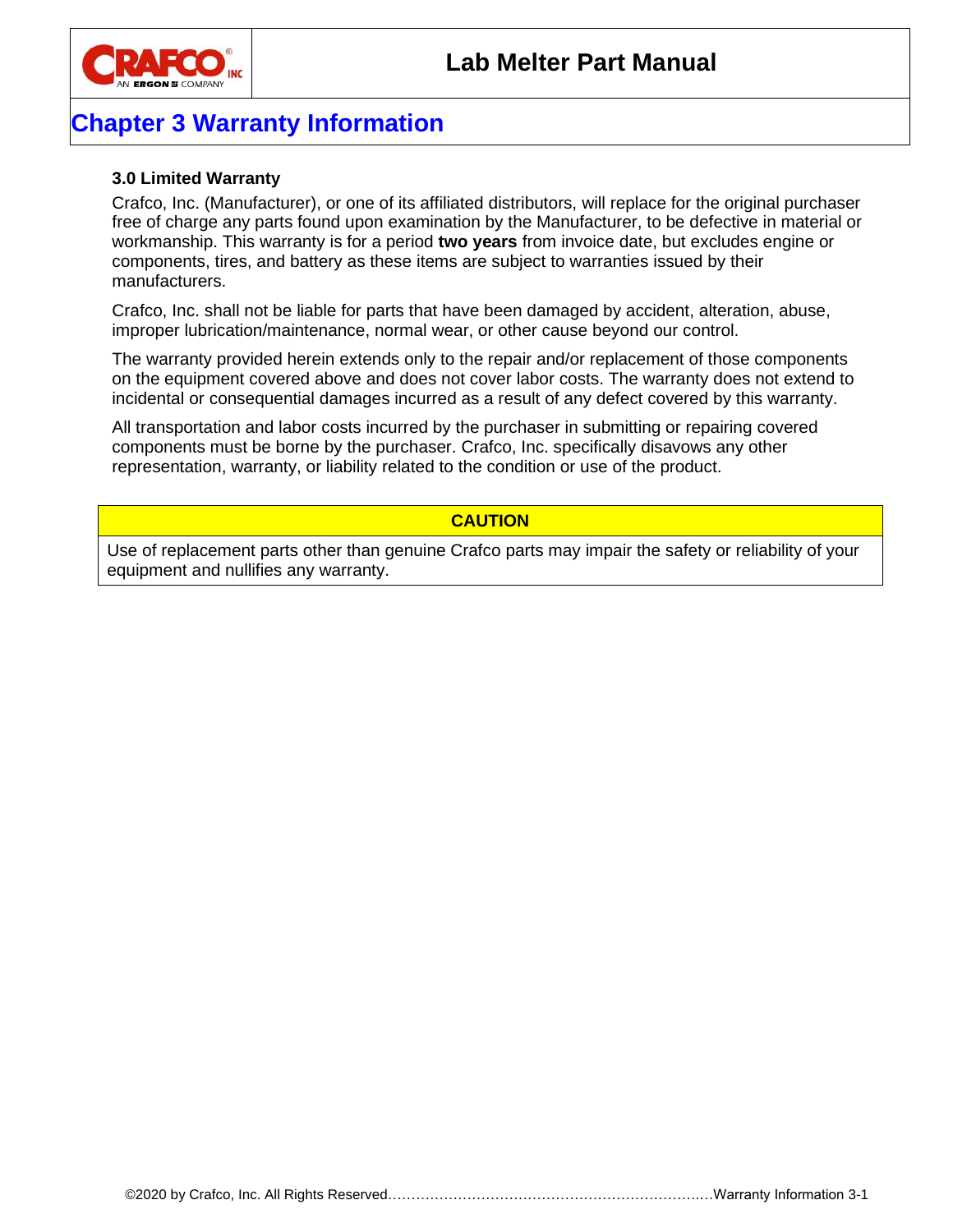

### **Chapter 3 Warranty Information**

### <span id="page-17-0"></span>**3.1 Warranty Claim Instructions**

Crafco, Inc. warrants parts and machinery purchased through Crafco or one of its affiliated distributors for two years from invoice date. Wear items are not covered under the Crafco, Inc. limited warranty. A wear item is defined as but not limited to: material pumps, sealing tips, tires, etc.

If parts fail to function within the two years of invoice date, a return authorization number (RA) must be obtained. If the part was purchased through Crafco, Inc., please contact Crafco returns department at [Returns@Crafco.com](mailto:Returns@Crafco.com) for an RA number or if purchased through a Crafco distributor please contact your distributor.

Note: if the part has a serial number associated with it, for example; a machine or electric hose or wand, this must be furnished when requesting the RA number. The customer will be emailed or faxed an RA form with all instructions to return the item to Crafco, Inc. See example. If the part is found to be within the two year warranty period and has not been abused or modified, a credit will be issued to the customer's account or credit card. The customer may request the part be replaced instead of a credit, if desired.

Note: All engine warranties are covered through the engine manufacturer. If you need information for a distributor in your area please contact us and we will direct you to the closest engine distributor.

All parts returned are tested and evaluated. If the part has been modified in any way without prior consent from a Crafco, Inc. representative, warranty is void.

Please follow the instructions stated below when calling in a Warranty Claim. Failure to follow these procedures may be cause to void the warranty.

Call your local Crafco Distributor. If you do not know who your local distributor is, call a Crafco Customer Service Representative, (Toll Free 1-800-528-8242) for name, location and telephone number.

On contacting the distributor, be prepared to identify the serial number, model number, engine number, engine manufacturer, and the date of purchase if available.

Should the cause of the malfunction be a defective part, the Distributor will advise you of the procedure to follow for a replacement.

The warranty is valid only for parts, which have been supplied or recommended by Crafco, Inc.

If you have any additional questions regarding warranty repairs and parts, please do not hesitate to call toll free 1-800-528-8242.

For Warranty: Crafco, Inc. 25527 South Arizona Avenue, Chandler, AZ 85248 Phone: (480) 655-8333 or (800) 528-8242 Fax: (480) 655-1712

.

For all other inquires: Crafco, Inc. 6165 W Detroit Street Chandler, AZ 85226 Phone: (602) 276-0406 or (800) 528-8242 Fax: (480) 961-0513 [CustomerService@crafco.com](mailto:CustomerService@crafco.com)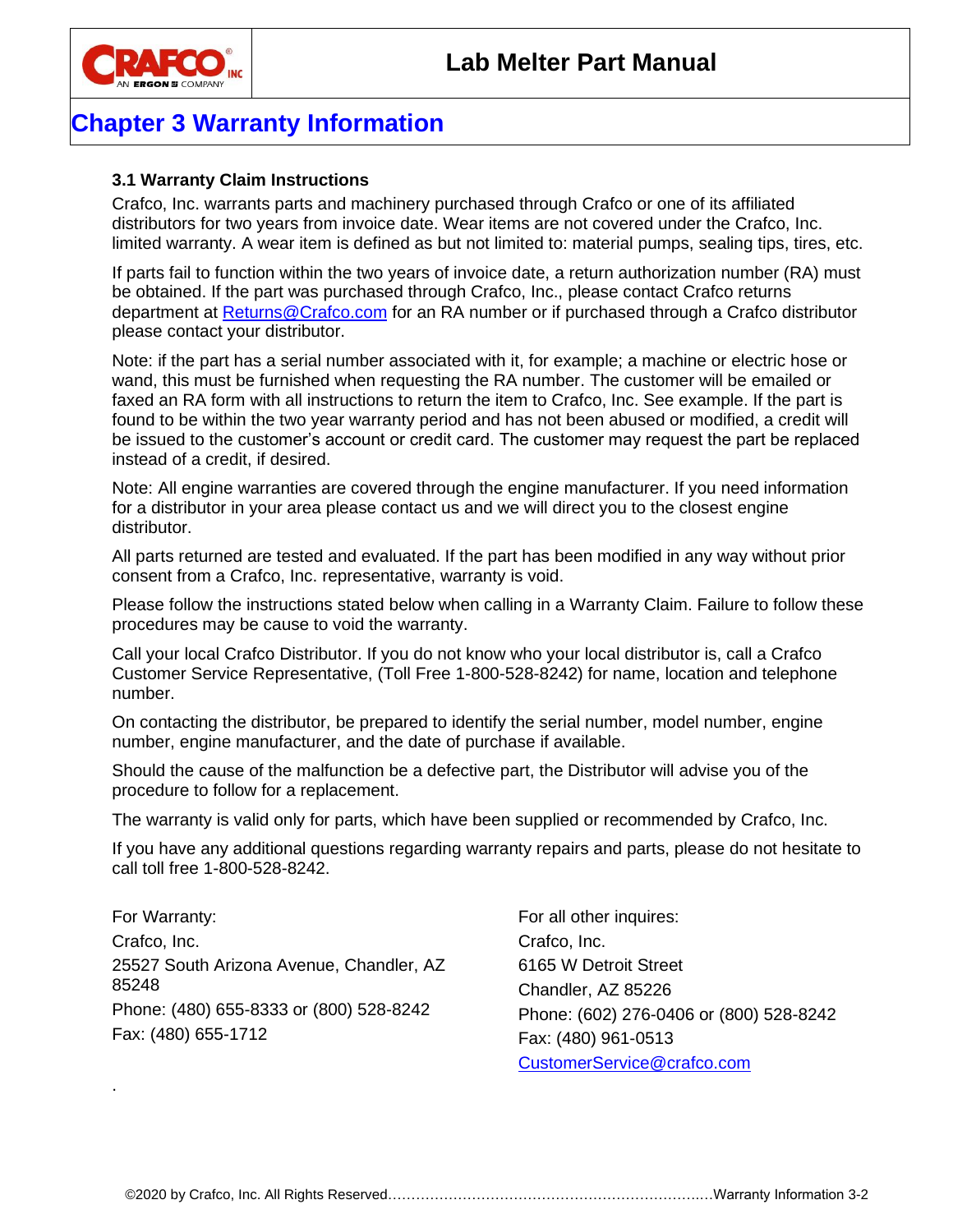

## **Chapter 4 Machine Specifications**

### <span id="page-18-0"></span>**4.0 Machine Specifications**

### <span id="page-18-1"></span>**Table 4-1 Machine Specifications**

| Specification                                              | PN 40400 Lab Melter                                                                                                          | PN 40500 International Lab Melter                                                                                                                                                                                                |  |
|------------------------------------------------------------|------------------------------------------------------------------------------------------------------------------------------|----------------------------------------------------------------------------------------------------------------------------------------------------------------------------------------------------------------------------------|--|
| Heat transfer oil vat<br>capacity                          | Approximately 6 1/2 gallons @ 70°F                                                                                           |                                                                                                                                                                                                                                  |  |
| <b>Melter Can</b>                                          | 4-1/2" diameter x 7.0" tall, 48 oz. can, Model 404 x 700                                                                     |                                                                                                                                                                                                                                  |  |
| Heating                                                    | Two 2350 Watt, 120VAC Fire Rod<br>heaters, (Watlow). Heaters are<br>rated for 4700 Watt, @240VAC.                            | Two 1900 Watt, 240VAC Fire Rod<br>heaters (Watlow).                                                                                                                                                                              |  |
| <b>Temperature Control</b>                                 | Thermostatic control                                                                                                         |                                                                                                                                                                                                                                  |  |
| <b>Electric Agitator Motor</b>                             | 1/6 HP split phase motor, 120VAC, 3.6AMP, 1140 RPM single speed,<br>(NEMA 56CZ), 5/8" shaft diameter, 3/16" key.             |                                                                                                                                                                                                                                  |  |
| Agitator Mechanism                                         | Chain Driven, clockwise, 30 ±5 RPM                                                                                           |                                                                                                                                                                                                                                  |  |
| <b>Gear Reducer</b><br>Right angle, 20:1 Ratio, 5/8" shaft |                                                                                                                              |                                                                                                                                                                                                                                  |  |
| Hot Oil Mixer                                              | Electric, 120VAC, 1/15 HP, 40-2000 RPM, 2.5" dia. Propeller                                                                  |                                                                                                                                                                                                                                  |  |
| Melter dimensions                                          | 40.23" L x 23.91" W x 40.37" H, Weight - 300 lbs.                                                                            |                                                                                                                                                                                                                                  |  |
| Operating voltage                                          | Heater/Agitator - 120VAC,<br>20AMP (NEMA - L5-20R<br>Receptacle)<br>Oil Mixer - 120VAC, 15AMP<br>$(NEMA - 5-15R$ Receptacle) | Agitator/Heater/Oil Mixer Control -<br>120VAC, 60hz, 15AMP (NEMA - 5-<br>15R Receptacle) (see Section 4.1 &<br><b>Table 4-2</b> for power converter<br>information).<br>Heater Supply Power - 220VAC±10%<br>*(Plug not included) |  |

\* Install an appropriate electrical plug that conforms to the type/shape being used in the user's geographical location. (Black-lead, White-neutral, Green-ground)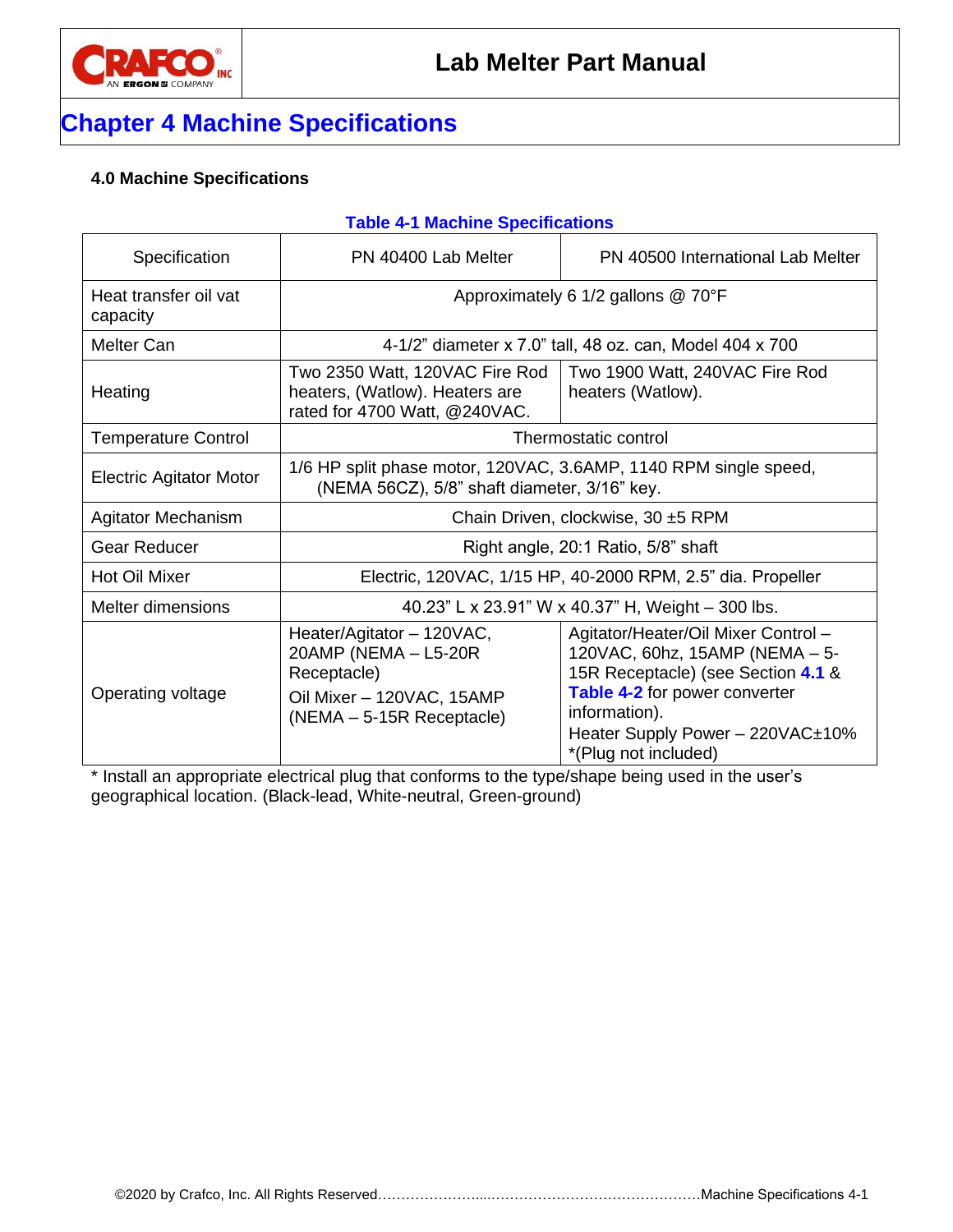

### **Chapter 4 Machine Specifications**

### <span id="page-19-0"></span>**4.1 Power Converter for International Lab Melter**

A power converter is required for use in countries with electrical power that is: 50Hz based frequency (as opposed to 60Hz) -or- 220-240 VAC

Crafco recommends an Automatic Voltage AND Frequency converter power supply for use of the international lab melter in these locations. The following is a recommended power supply that meets the needs of the lab melter machine. The heaters on the lab melter can operate on 220-240 VAC 50Hz without issue. The control system ONLY operates on 120VAC-60Hz and needs to run through the power converter in these locations.

Recommended power converter;

Manufacturer: HUAOU AC POWER SOURCE Co. ltd

Phone: +86 (0) 755 6112 4020, +86 (0) 755 6112 4021 Mobile: +86 135 7087 6572 Address: HUAXING Road, DALANG Community, BAOAN district, SHENZHEN city, GUANGDONG Province, China

#### <span id="page-19-1"></span>**Table 4-2 Recommended Power Converter Specification**

| Model/Type                          |                          |                | HZ8101                                                  |
|-------------------------------------|--------------------------|----------------|---------------------------------------------------------|
| <b>Output Capacity</b>              |                          |                | 1KVA                                                    |
| <b>Current type</b>                 |                          |                | IGBT/PWM band adjustment                                |
| <b>AC</b>                           | voltage                  |                | Single phase 220V±10%                                   |
|                                     | Frequency                |                | 50Hz/60Hz±5%                                            |
| Input                               | Phase type               |                | Single phase                                            |
| <b>AC</b>                           | Voltage                  | Low level      | 0V-150V                                                 |
|                                     |                          | High level     | 151V-300V                                               |
|                                     |                          | <b>Base</b>    | 45-70Hz (400Hz optional)                                |
| Output                              | Frequency                | partular point | 50Hz/220V, 60Hz/110V, 60Hz/120V                         |
|                                     | Maximum                  | $0 - 150V$     | 8.4A                                                    |
|                                     | Current                  | 151-300V       | 4.2A                                                    |
| <b>Frequency Stability</b>          |                          |                | ≤0.01%                                                  |
| Voltage stability after loading     |                          |                | ±1%                                                     |
| waveform distortion facto           |                          |                | ±1.5% (resistant loading)                               |
| reaction time                       |                          |                | ≤2ms                                                    |
| Index                               |                          |                | Frequency, voltage, current, power                      |
| Safety protection function          |                          |                | Over voltage, current, loading, high temp<br>protection |
|                                     |                          |                | Multiple protection and alarm system                    |
| Cooling system                      |                          |                | Fan cooling                                             |
| Ambient                             | Temp                     |                | 0°C~45°C                                                |
| request                             | <b>Relevant humidity</b> |                | 0~90% (Non condensation)                                |
| Dim. (Length x Width x Height) (mm) |                          |                | 180×300×420                                             |
| Weight (Kg)                         |                          |                | 25                                                      |

Approximate Cost: US \$493.00 (as of 8/2/2020)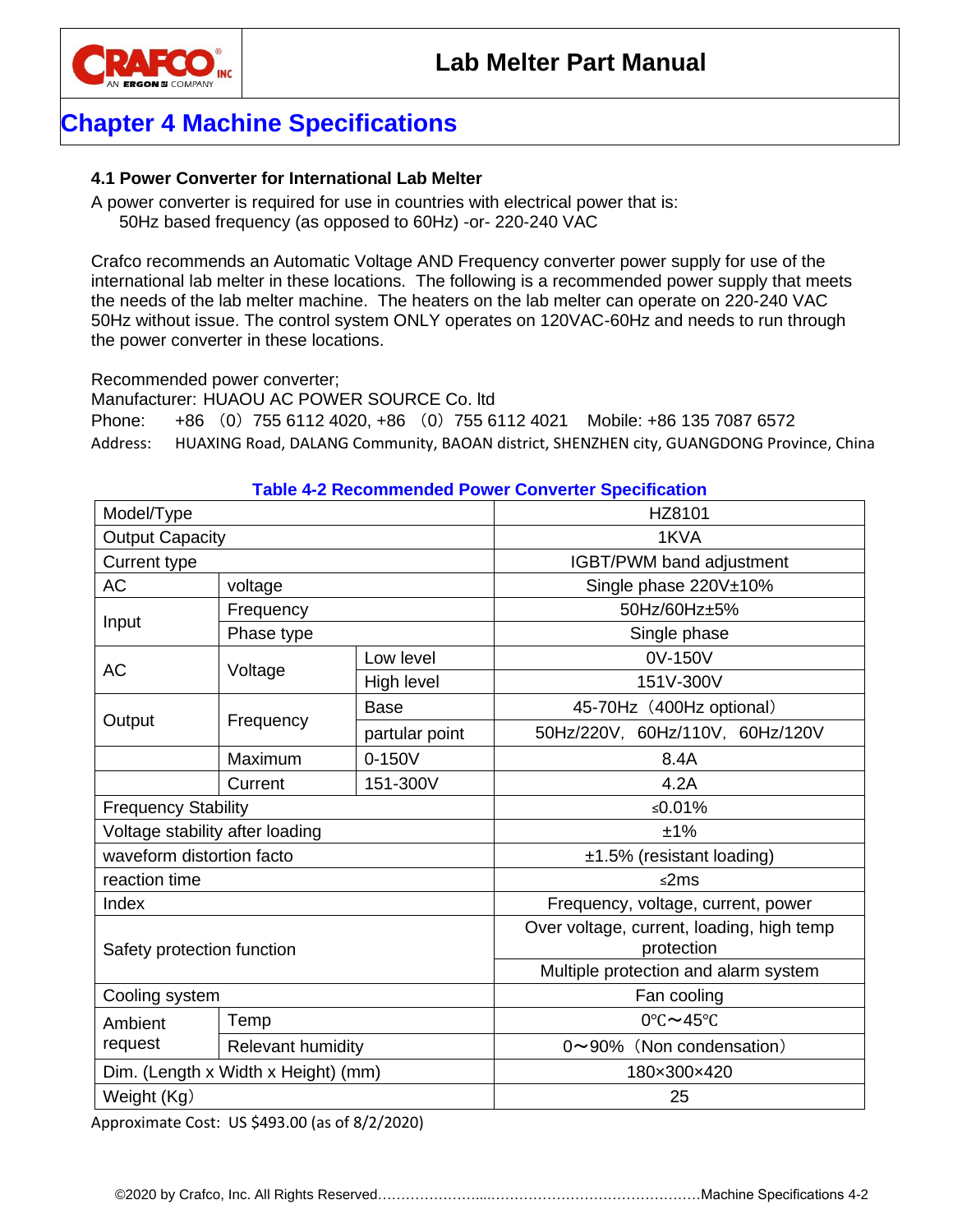

### **Chapter 5 Operating Instructions**

#### <span id="page-20-0"></span>**5.0 Operating Instructions**

Do Not Operate Lab Melter without reading Operator Manual and being thoroughly familiar with the melting unit.

**Note:** DO NOT attempt to operate the machine without using these and all other instructions.

#### <span id="page-20-1"></span>**5.1 Preparing the Machine for Start Up**

#### **Table 5-1 Preparing the Machine for Start Up**

<span id="page-20-3"></span>

| <b>Step</b> | <b>Action</b>                                                                                                                                                               |
|-------------|-----------------------------------------------------------------------------------------------------------------------------------------------------------------------------|
| 1.          | Be sure tank drain valve is in the closed position.                                                                                                                         |
| 2           | Be sure the heating element switch is in the off position.                                                                                                                  |
| 3           | Add required amount of heat transfer oil to melter reservoir. Make sure heat<br>transfer oil is above the thermometer and thermostat probe inside heat transfer oil<br>vat. |

### <span id="page-20-2"></span>**5.2 Installing Sample Cans**

#### **Table 5-2 Installing Sample Cans**

<span id="page-20-4"></span>

| <b>Step</b> | <b>Action</b>                                                                                                                                     |
|-------------|---------------------------------------------------------------------------------------------------------------------------------------------------|
|             | Insert empty sample can (with stirrer paddle inside) into the melter opening. Make<br>sure can clamp is loose.                                    |
| 2           | With the help of the paddle, push the can down until it rests on the can support<br>bars on the bottom of the melter.                             |
| 3           | While holding the can, position the clamp on the can, pinching it between the can<br>lock bracket, and can lock tab, and tighten the thumb screw. |
| 4           | Center the can with the lid hole and tighten the can lock bracket thumb screw.                                                                    |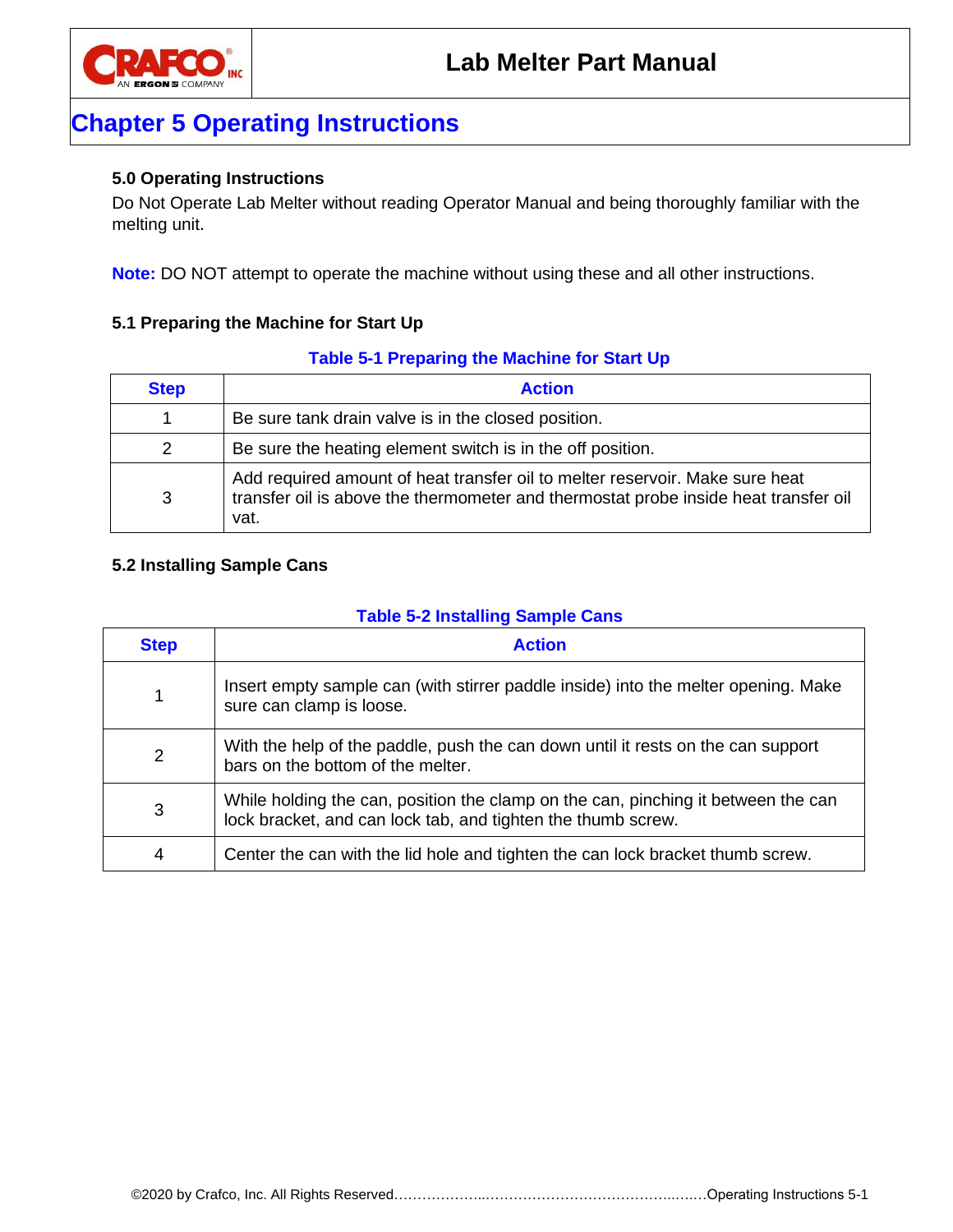

# **Chapter 5 Operating Instructions**

#### <span id="page-21-0"></span>**5.3 Installing Stirrer Paddles**

With the can secured, the mixing paddle can be connected to the mixer drive shaft. To prevent any material segregation in the melted sample, the lower edge of the paddle must be no more than 1/8"-1/4" (3-5 cm) above the bottom of the can.

<span id="page-21-1"></span>

| <b>Step</b>    | <b>Action</b>                                                                                                                                                                                                        |
|----------------|----------------------------------------------------------------------------------------------------------------------------------------------------------------------------------------------------------------------|
|                | Insert the coupler to paddle shaft.                                                                                                                                                                                  |
| $\overline{2}$ | Then, lower paddle into can until it rests on the bottom of the can.                                                                                                                                                 |
| 3              | Align paddle shaft with drive shaft and move coupler onto drive shaft approximately<br>halfway.                                                                                                                      |
| 4              | Tighten lower set screw on flat section of paddle shaft.                                                                                                                                                             |
| 5              | Raise the paddle 1/8"-1/4" from bottom of the can and tighten the set screw on<br>upper part of coupler to flat part of drive shaft.                                                                                 |
| 6              | If paddle is touching can, loosen the thumb screw for the can lock bracket and<br>adjust the can clamp as necessary, and retighten thumb screw.                                                                      |
| $\overline{7}$ | Before adding any material to can, turn on the mixer switch to be sure paddle is not<br>rubbing against the can. If paddle is rubbing the can, it will wear a hole in the can<br>and sample may become contaminated. |
|                | If rubbing, the paddle may need to be raised, or the can centered under paddle by<br>loosening the can hose clamp, and re-adjusting.                                                                                 |
| 8              | The can is now ready to be loaded with sealant sample.                                                                                                                                                               |

#### **Table 5-3 Installing Stirrer Paddles**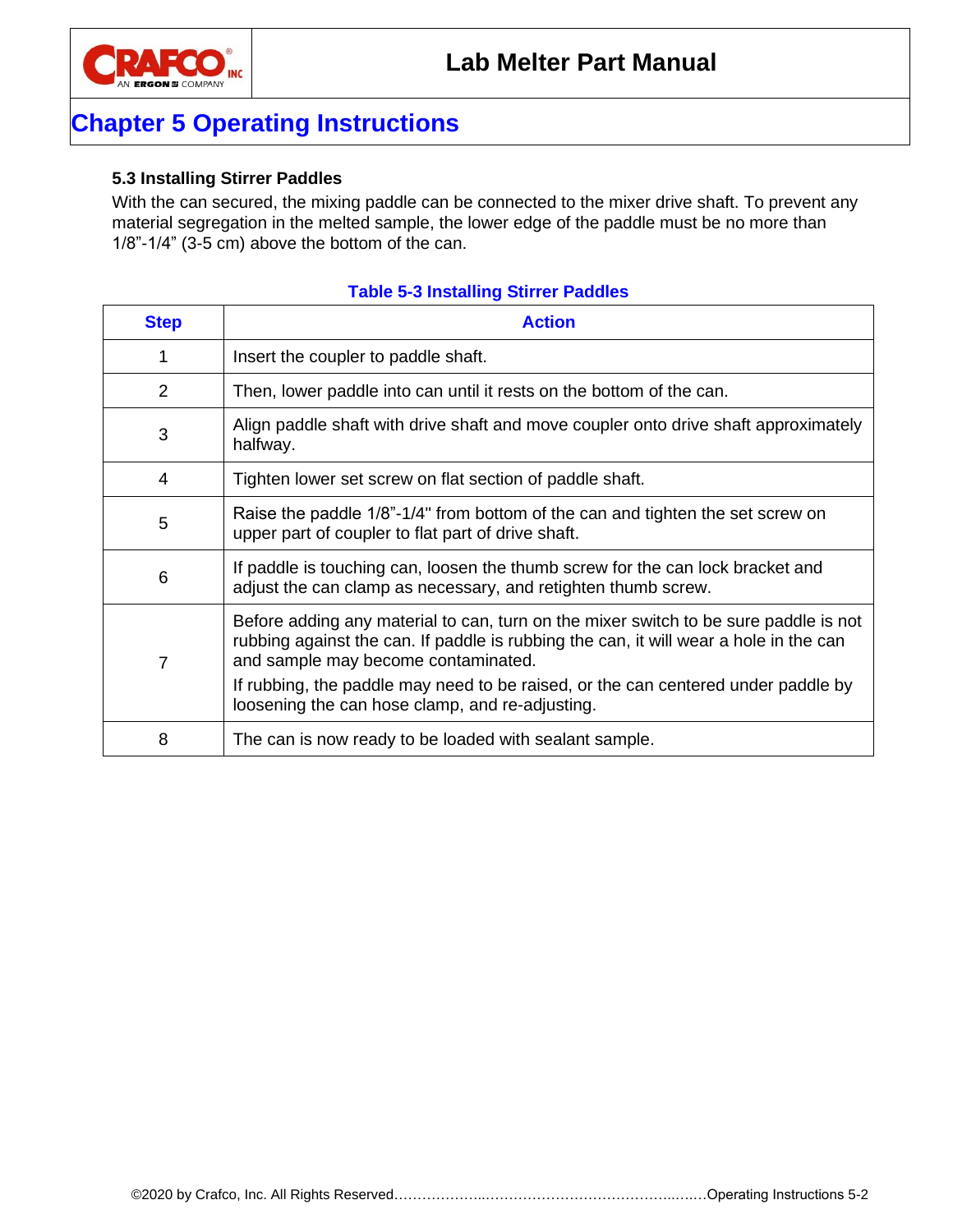

# **Chapter 5 Operating Instructions**

### <span id="page-22-0"></span>**5.4 Warm Up**

### **Table 5-4 Warm Up Instructions**

<span id="page-22-1"></span>

| <b>Step</b>    | <b>Action</b>                                                                                                                                                                                                                                                                                                                              |
|----------------|--------------------------------------------------------------------------------------------------------------------------------------------------------------------------------------------------------------------------------------------------------------------------------------------------------------------------------------------|
| 1              | Turn on the switch for heating elements and turn thermostat knob to desired<br>temperature. (Usually 450°F).                                                                                                                                                                                                                               |
| $\overline{2}$ | Monitor temperature readout. It will take approximately 1-1 1/2 hours for heat transfer oil<br>to reach 450°F.                                                                                                                                                                                                                             |
| 3              | When readout reads 450°F, check and recalibrate temperature dial to match readout. To<br>correct thermometer reading, on some models, there is a small screw on the back of the<br>thermometer. You do not need to remove the thermometer to adjust the calibration<br>screw.                                                              |
| $\overline{4}$ | If your melter is equipped with a hot oil stirrer, plug it in, turn it on, and set at an RPM<br>high enough to circulate the oil, but which will not make a vortex and suck air into the hot<br>oil.                                                                                                                                       |
|                | <b>Warning</b>                                                                                                                                                                                                                                                                                                                             |
|                | When adding sample(s) to melter can, turn off the mixer switch.                                                                                                                                                                                                                                                                            |
|                | The safe operation of this machine is the operator's responsibility.<br>Use extreme care when operating this machine; safety is the result of being careful and<br>paying attention to details.                                                                                                                                            |
|                | Before adding any material to can, turn on the mixer switch to be sure paddle is not<br>rubbing against the can. If paddle is rubbing the can, it will wear a hole in the can and<br>the sample may become contaminated. If rubbing, the paddle may need to be raised or<br>the can centered under paddle by loosening the can hose clamp. |
|                | When handling sample cans containing hot material, wear leather gloves and safety<br>glasses with side shields. Hot material or heat transfer oil can cause serious skin burns.                                                                                                                                                            |
|                | To prevent accidental test specimen contamination, wipe off outside of sample can after<br>removal from melter.                                                                                                                                                                                                                            |
|                | Check Temperature of sample when it is being heated. DO NOT heat material above<br>manufacturer recommended safe heating temperature.                                                                                                                                                                                                      |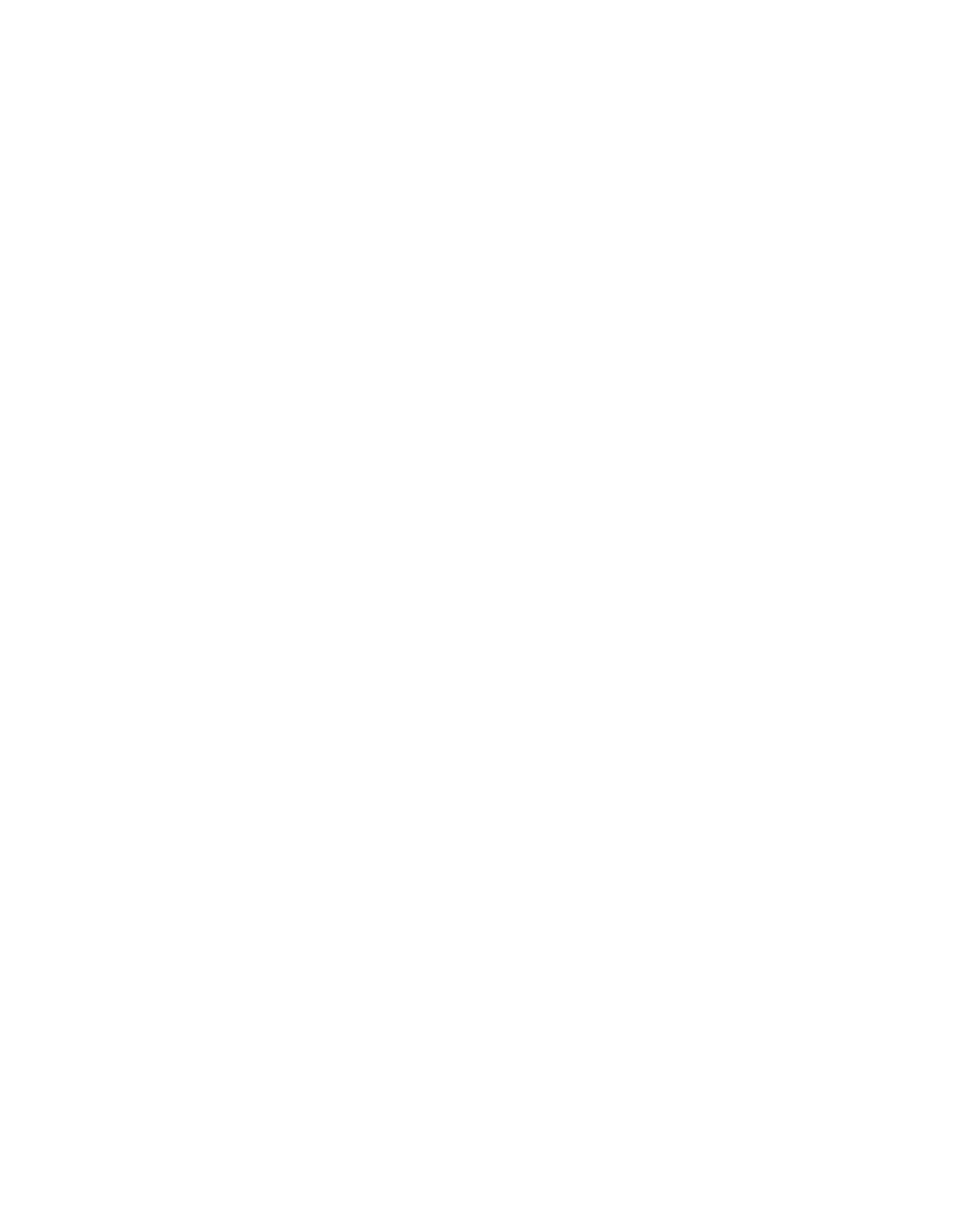

### <span id="page-24-0"></span>**6.0 Maintenance Instructions**

This chapter contains all normal maintenance instructions to properly maintain your machine.

### <span id="page-24-1"></span>**6.1 Cleaning the Melter**

We recommend using Orange-Sol industrial cleaner for cleaning the exterior of the machine. The cleaner can be found at the following website; [https://www.orange-sol.com/industrial-formula/.](https://www.orange-sol.com/industrial-formula/)

### <span id="page-24-2"></span>**6.2 Heat Transfer Oil**

Change the heat transfer oil after 500 hours of machine operation, or sooner if contaminated. Heat transfer oil oxidizes and becomes thick, losing its heat transferring characteristics. Follow the steps in Table 6-1 [Heat Transfer Oil Changing Instructions,](#page-24-4) to change heat transfer oil.

| <b>Step</b>              | <b>Action</b>                                                                                                     |
|--------------------------|-------------------------------------------------------------------------------------------------------------------|
|                          | Warm oil to 250°F                                                                                                 |
| 2                        | Disconnect power from the melter                                                                                  |
| 3                        | Using extreme care, open the drain valve and empty hot oil into a metal can.                                      |
| $\overline{\mathcal{A}}$ | Dispose of old oil in accordance with state, federal, and local regulations covering<br>hazardous waste disposal. |
| 5                        | Replace with a high quality, slow oxidizing heat transfer oil such as Mar-Temp 2525                               |
| 6                        | Check for leaks                                                                                                   |

### <span id="page-24-4"></span>**Table 6-1 Heat Transfer Oil Changing Instructions**

### <span id="page-24-3"></span>**6.3 Heating Element**

Heating element durability depends on the type of heat transfer oil. Breakdown of oil causes corrosion and element failure. Follow the steps in Table 6-2 [Heating Element Changing Instructions](#page-24-5) to replace damaged heating element.

### **Table 6-2 Heating Element Changing Instructions**

<span id="page-24-5"></span>

| <b>Step</b> | <b>Action</b>                                                                                                                                                   |
|-------------|-----------------------------------------------------------------------------------------------------------------------------------------------------------------|
|             | Drain melter as in Table 6-1, steps 1-4                                                                                                                         |
|             | <b>WARNING</b>                                                                                                                                                  |
|             | NEVER turn on heaters without being submerged in heat transfer oil. If heaters are<br>activated dry, they will overheat quickly and become permanently damaged. |
| 2           | Install new element (Crafco p/n 40434) (International Model – Crafco p/n 40504N)                                                                                |
| 3           | It is recommended to change electrical plugs on electrical cords                                                                                                |
| 4           | Tighten heating element                                                                                                                                         |
| 5           | Replace with a high quality, slow oxidizing heat transfer oil such as Mar-Temp 2525                                                                             |
| 6           | Check for leaks                                                                                                                                                 |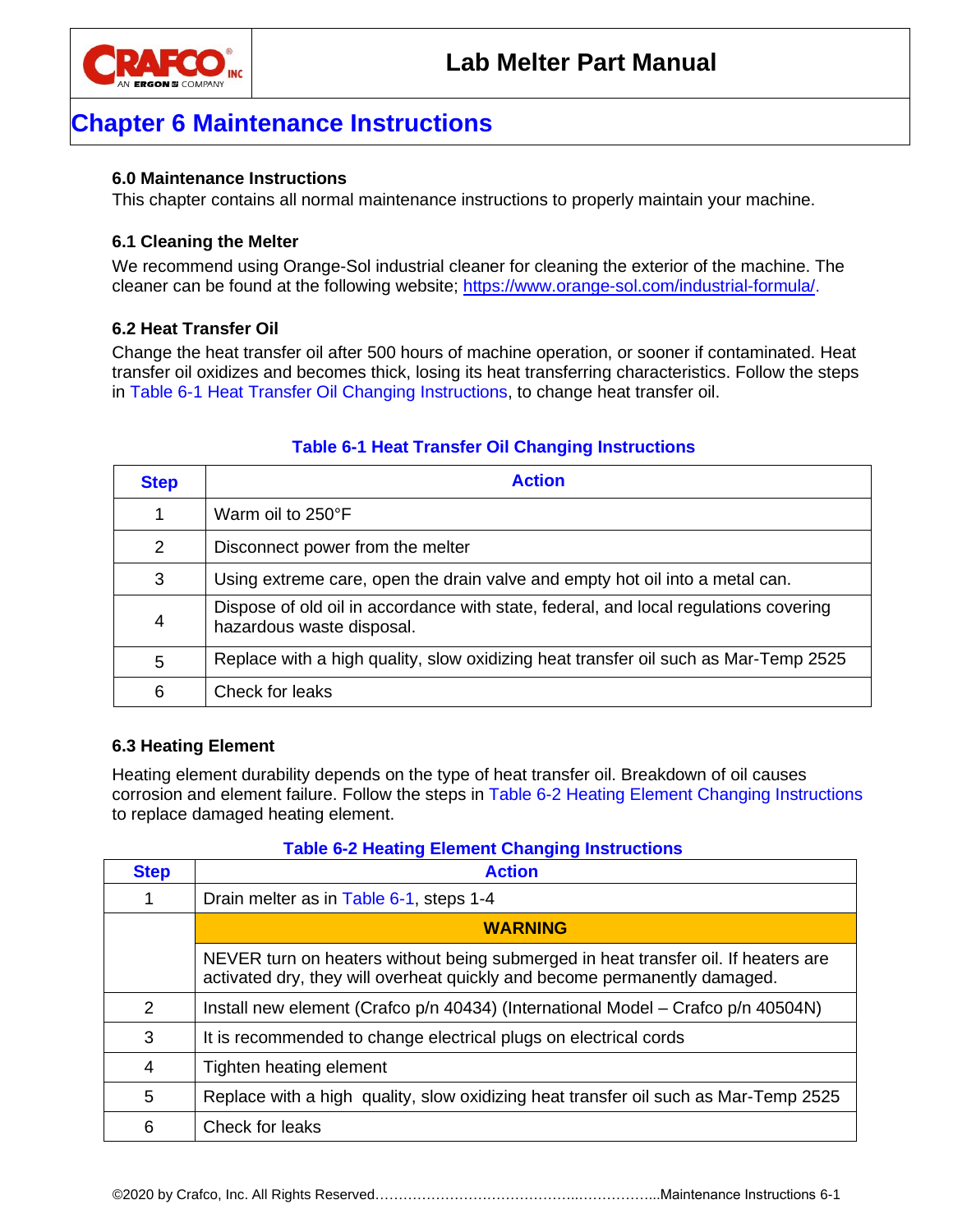

### <span id="page-25-0"></span>**6.4 Temperature Control Calibration**

Check the control knob calibration weekly. Calibrate by turning the knob counterclockwise. If the marks do not align, loosen screw in knob and align the line on the control knob with the calibration mark on the scale plate. (See Figure 6-1 [Scale Plate\)](#page-25-1)



<span id="page-25-1"></span>**Figure 6-1 Scale Plate**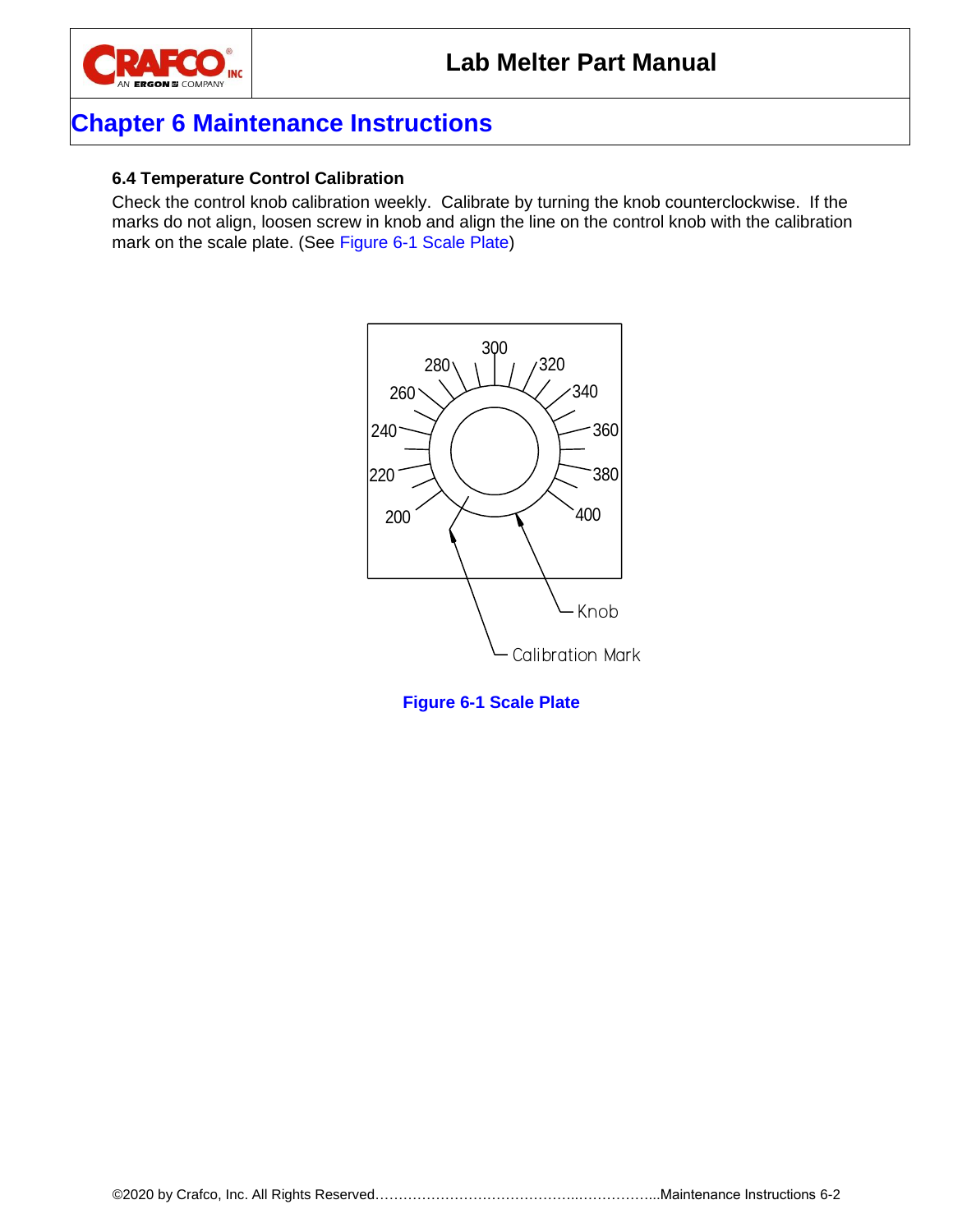

### <span id="page-26-0"></span>**6.5 General Maintenance Parts and Suppliers**

This section contains references to external suppliers for parts to properly maintain your machine. Refer to Ch. 9: [About the Illustrated Parts List](#page-42-0) for other Crafco, Inc. parts.

#### <span id="page-26-1"></span>**Heat Transfer Oil**

All heat transfer oils subjected to high temperatures and air deteriorate with time and lose many of their characteristics.

For best results and safety, the heat transfer oil in this melter must be drained and replaced with new heat transfer oil every 500 hours of operation. Earlier change intervals may be needed if oil becomes contaminated with sealant material.

Crafco has determined that Martemp 2525 has exceptional heat transfer characteristics for use in this melter.

Any other brands should be approved through Crafco, Inc. customer service

Crafco, Inc. assumes no Liability for an accident or injury incurred through improper use of the melter.

Refer to Table 6-1 [Heat Transfer Oil Changing Instructions](#page-24-4) to change the heat transfer oil.

| <b>Supplier</b>                                                         | <b>Phone</b>             | <b>Address</b>                                 |  |  |  |  |  |
|-------------------------------------------------------------------------|--------------------------|------------------------------------------------|--|--|--|--|--|
| Houghton International                                                  | Main:                    | <b>Worldwide Headquarters Mailing Address:</b> |  |  |  |  |  |
|                                                                         | (800) 666-4684           |                                                |  |  |  |  |  |
|                                                                         | $(610) 666 - 4000$       | P.O. Box 930                                   |  |  |  |  |  |
|                                                                         | <b>Customer Service:</b> | Valley Forge, PA 19482-0930 USA                |  |  |  |  |  |
|                                                                         | (888) 459-9844           |                                                |  |  |  |  |  |
|                                                                         | Fax:                     |                                                |  |  |  |  |  |
|                                                                         | (610) 666-0714           |                                                |  |  |  |  |  |
| For more information visit https://www.houghtonintl.com/en/where-we-are |                          |                                                |  |  |  |  |  |

#### <span id="page-26-2"></span>**Table 6-3 Heat Transfer Oil Suppliers**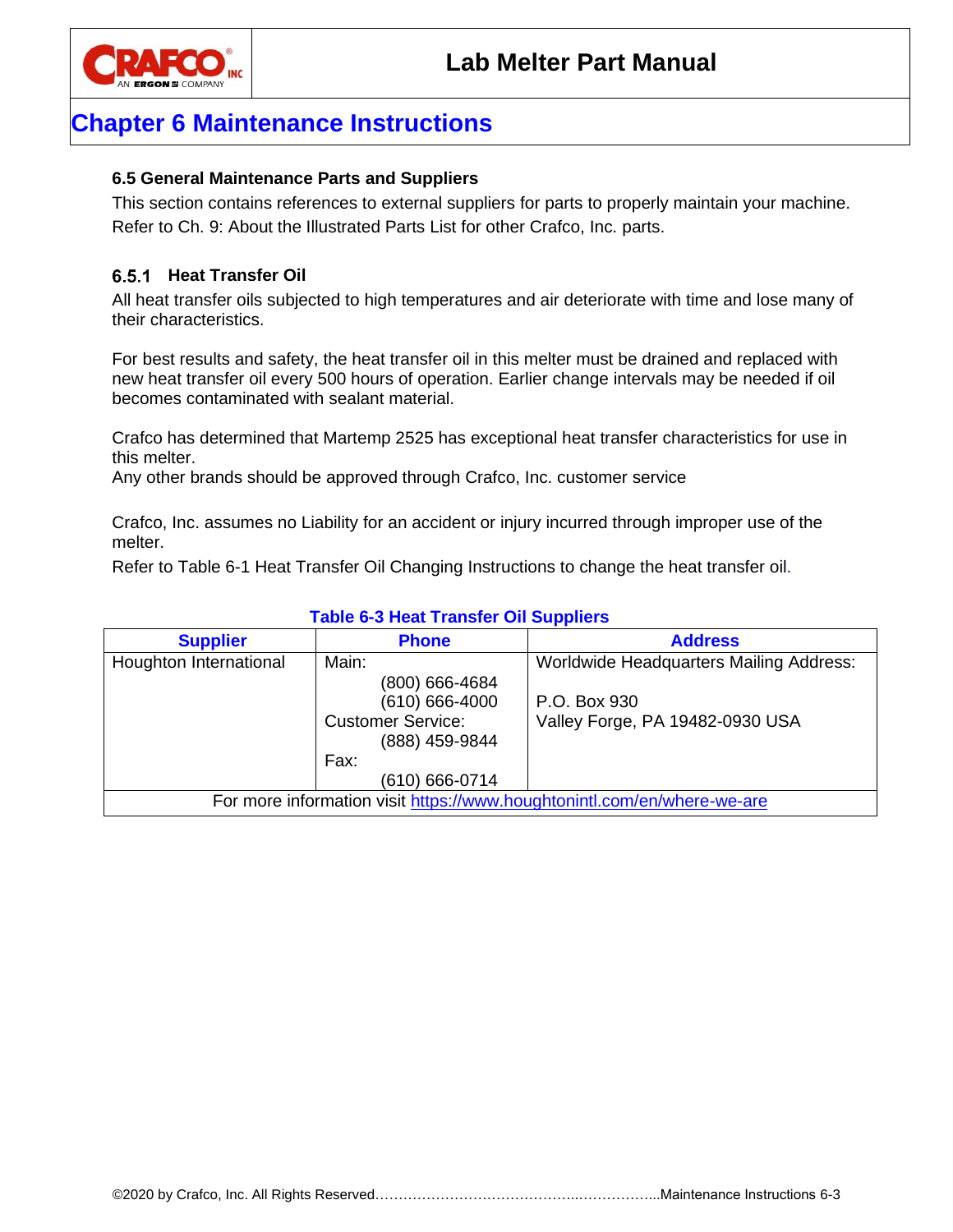

### <span id="page-27-0"></span>**Sample Can**

Can industry specification 404 x 700, 4 1/2" Diameter x 7" tall. Refer to Table 5-3 [Installing Stirrer Paddles](#page-21-1) to replace the can.

### **Table 6-4 Sample Can Suppliers**

<span id="page-27-1"></span>

| <b>Supplier</b>                                                    | <b>Phone</b>                                                 | <b>Address</b>                       |  |  |  |  |
|--------------------------------------------------------------------|--------------------------------------------------------------|--------------------------------------|--|--|--|--|
| Allstate Can Corporation/                                          | USA East Coast:                                              | <b>Allstate Can Corporation</b>      |  |  |  |  |
| <b>Allcan West</b>                                                 | (973) 309-8772                                               | One Wood Hollow Road                 |  |  |  |  |
|                                                                    | Fax:                                                         | Parsippany, NJ 07054                 |  |  |  |  |
|                                                                    | (973) 560-9217                                               |                                      |  |  |  |  |
|                                                                    | USA West Coast:                                              | Allcan West                          |  |  |  |  |
|                                                                    | (775) 600-4274                                               | 3535 Arrowhead Drive                 |  |  |  |  |
|                                                                    | Fax:                                                         | Carson City, NV 89706                |  |  |  |  |
|                                                                    | (775) 841-6802                                               |                                      |  |  |  |  |
|                                                                    | For more information visit http://allstatecan.com/contact-us |                                      |  |  |  |  |
| Freund Can Co.                                                     | Main:                                                        | <b>Freund Container &amp; Supply</b> |  |  |  |  |
|                                                                    | (800) 363-9822                                               | 4200 Commerce Court                  |  |  |  |  |
|                                                                    | Fax:                                                         | Suite 206                            |  |  |  |  |
|                                                                    | (800) 423-7545                                               | Lisle, IL 60532                      |  |  |  |  |
|                                                                    |                                                              |                                      |  |  |  |  |
| For more information visit https://freundcontainer.com/contact-us/ |                                                              |                                      |  |  |  |  |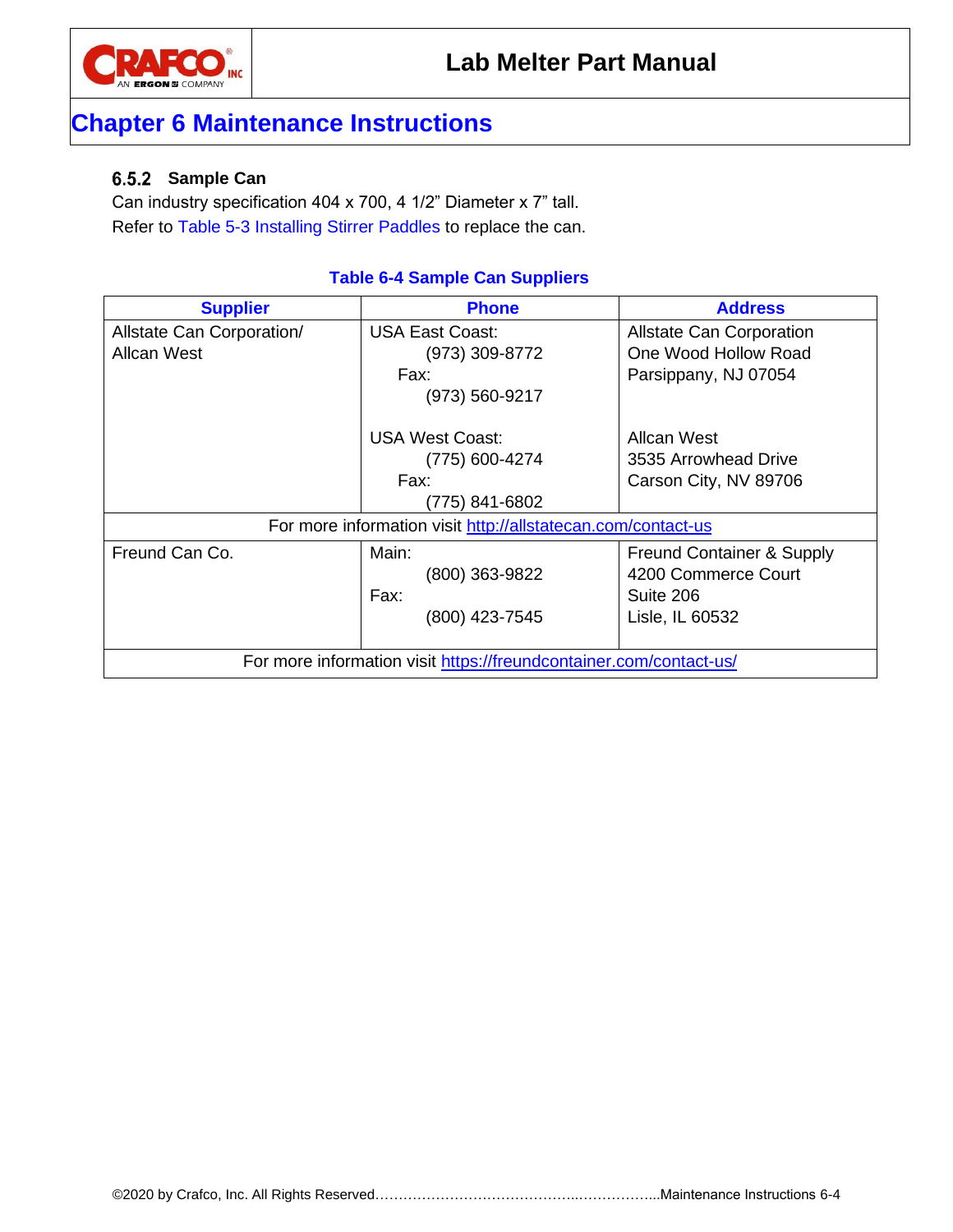

### **Chapter 7 How to Use a Multimeter**

### <span id="page-28-0"></span>**7.0 How to Use a Multimeter**

This chapter contains instruction on using a Multimeter to check various electric states on the melter. These instructions will help you with troubleshooting the melter. Care should be taken when testing the melter to prevent any electric shock.



**WARNING** When measuring resistance, ALWAYS disconnect power and isolate the device

### <span id="page-28-1"></span>**7.1 Checking AC Voltage with a Multimeter**

Connect the probes to the meter (See Figure 7-1 [Standard Multimeter\)](#page-29-2). Set the range to a position containing 120 VAC or 240VAC, depending upon the measurement step.

### <span id="page-28-2"></span>**7.2 Checking Resistance (Ohms)**

Connect probes to the meter (See Figure 7-1 [Standard Multimeter\)](#page-29-2).

being measured from all machine circuits.

**Note:** When checking Ohms the circuit cannot be completed. This means one end of the wire will need to be disconnected.



**WARNING** When measuring resistance, ALWAYS disconnect power and isolate the device being measured from all machine circuits.

### <span id="page-28-3"></span>**7.2.1 How to Check Wire Continuity**

Set the meter to "Audible Continuity". Now touch the probe to each end of the wire in question. The meter will read "0" on the screen and make an audible beep if the wire has continuity from end to end.



**WARNING**

Disconnect power before checking for continuity.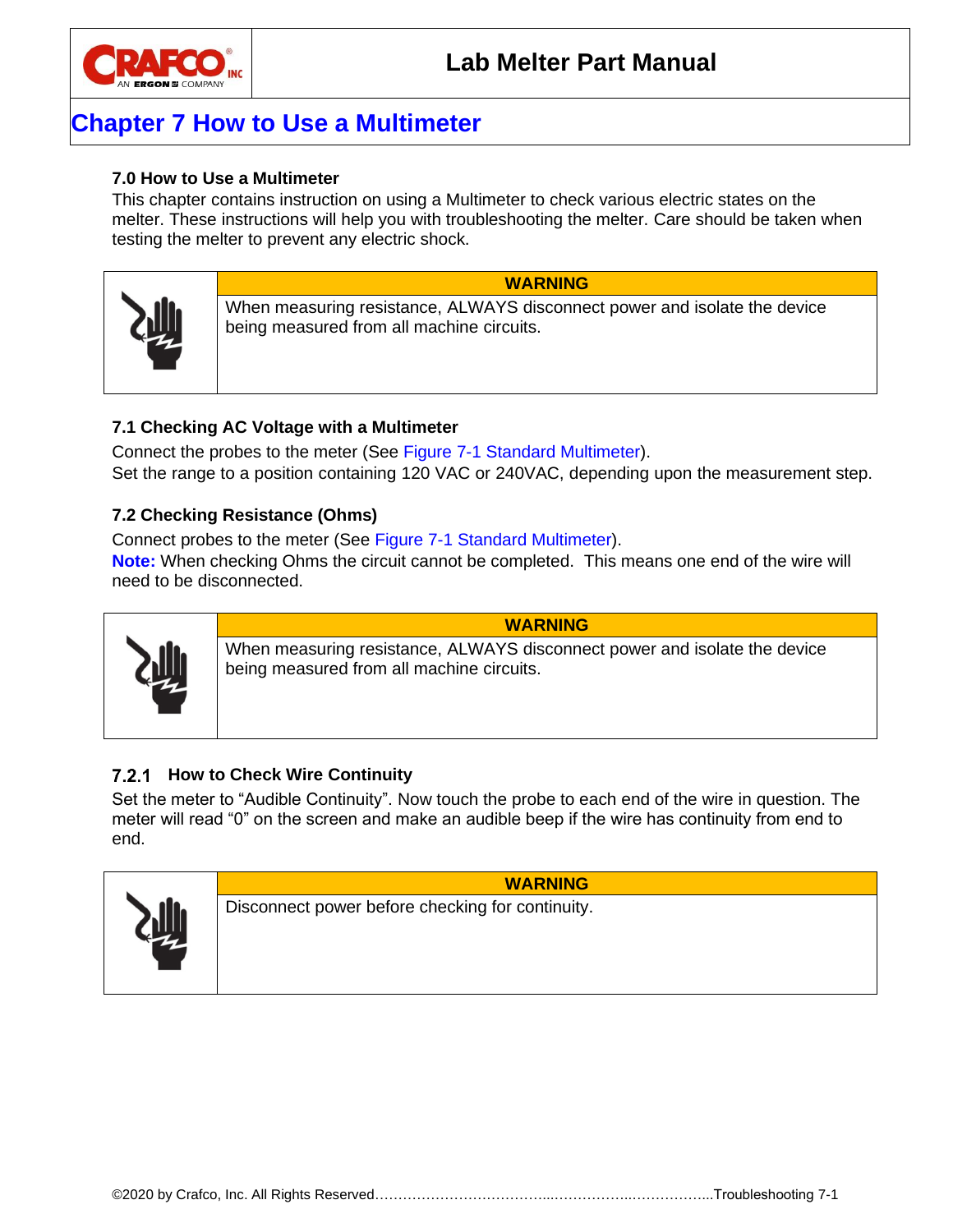

### **Chapter 7 How to Use a Multimeter**

### <span id="page-29-0"></span>**How to Check RTD Sensor**

Set dial to Ohms Ω. Disconnect RTD from machine circuits. If your meter has different ranges set to 2K or 2000 ohm range. Touch one probe to each screw or wire of the sensor. The meter will read X.XX if in the 2K range or XXX.X if in the 2000 range. Look up the proper resistance for the temperature at the probe in [Table 8-3](#page-34-1) and [Table 8-4.](#page-35-0)



Disconnect power and disconnect RTD from machine circuits before checking the RTD.

**WARNING**

### <span id="page-29-1"></span>**7.3 Checking Amperage**

The Multimeter can be used to check amperages under 10 amps in AC or DC current.



### <span id="page-29-2"></span>**Figure 7-1 Standard Multimeter**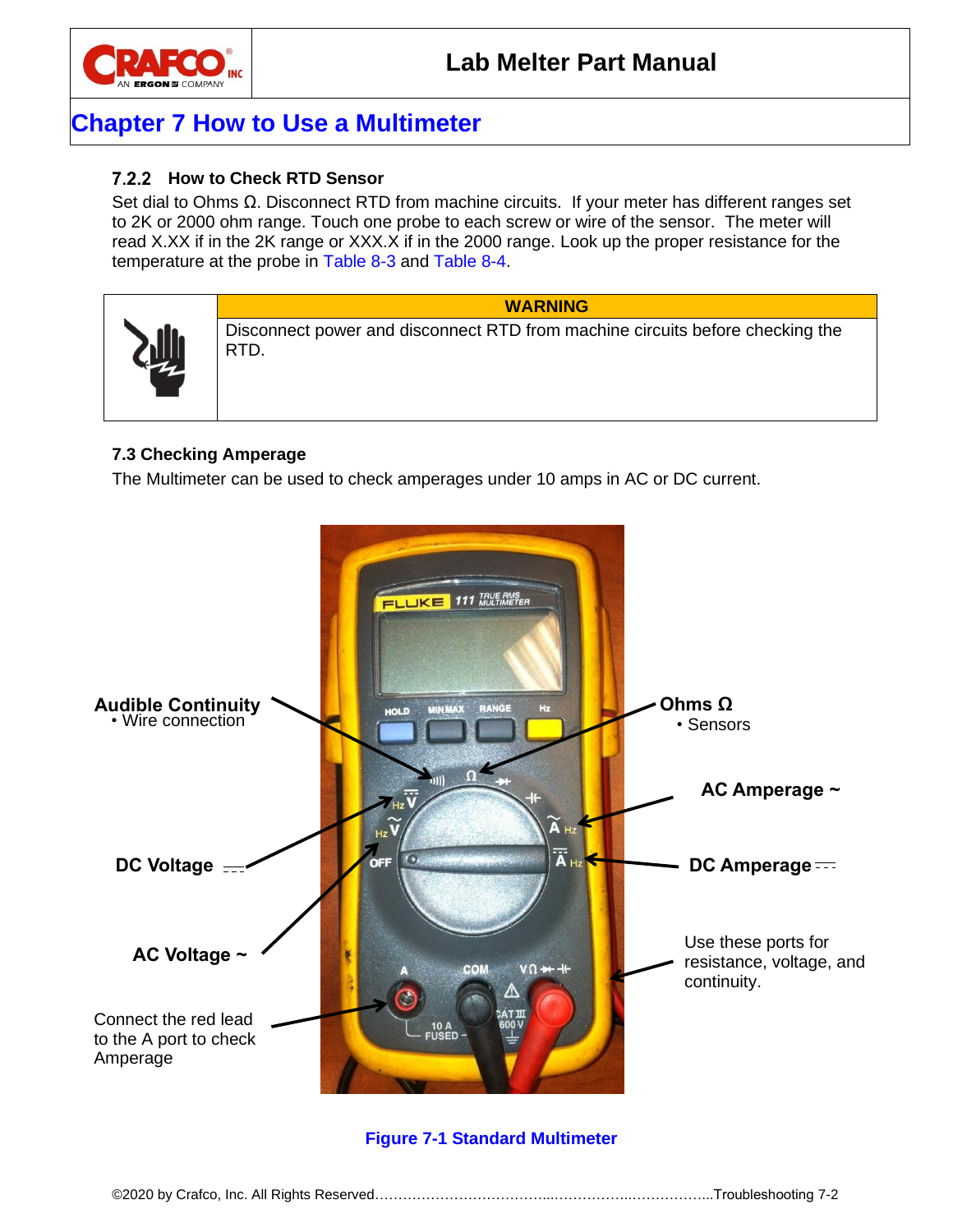

### **Chapter 7 How to Use a Multimeter**



<span id="page-30-0"></span>**Figure 7-2 Clamp – On Amp Meter/Multimeter**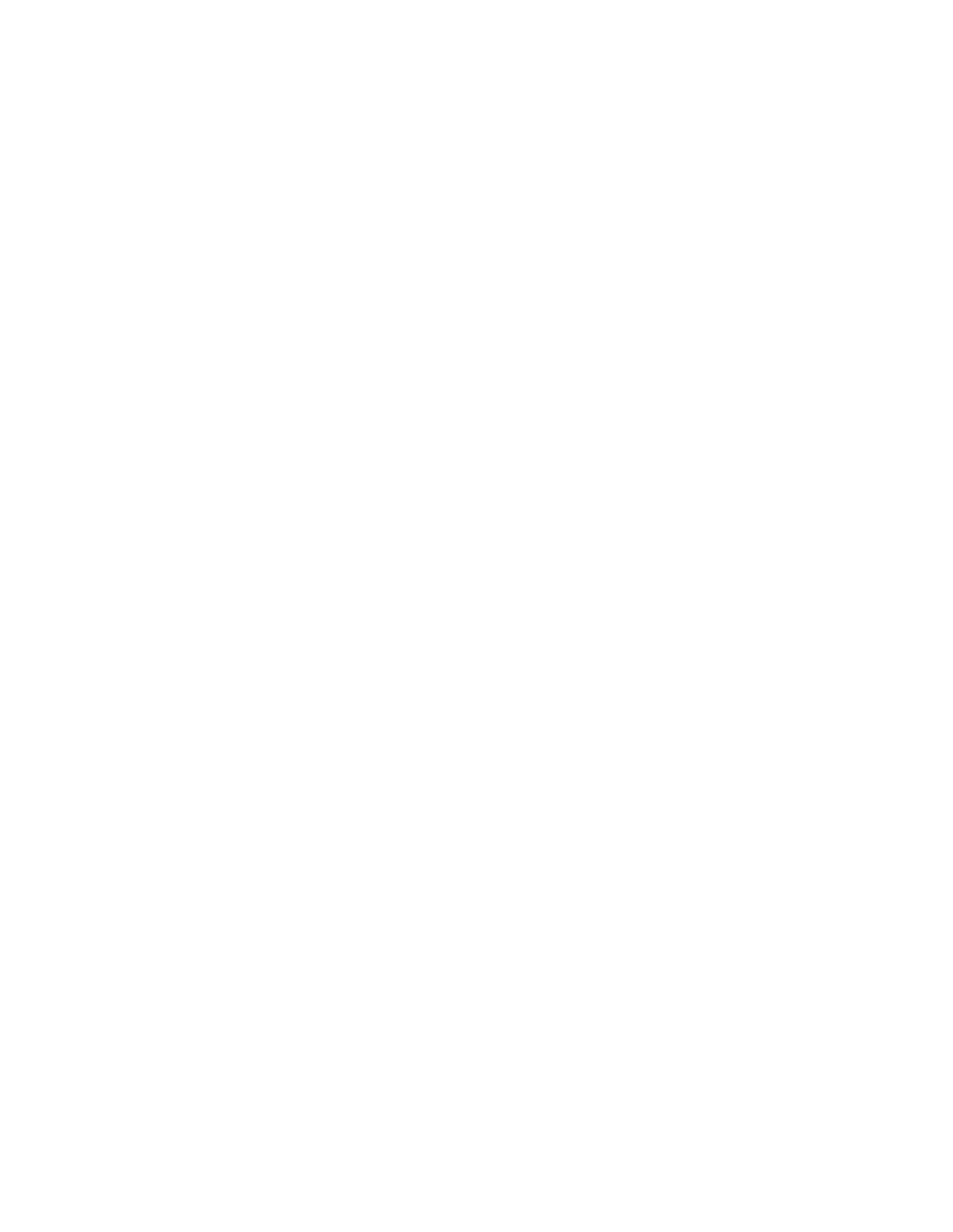

### <span id="page-32-0"></span>**8.0 Troubleshooting**

This section will help you diagnose and fix common problems with the melter.

#### <span id="page-32-1"></span>**8.1 Slow Heat Up of Sealant**

<span id="page-32-2"></span>

| <b>Possible Cause</b>                                          | <b>Solution</b>                                                                                                                                                                                                                                                                                                                     |
|----------------------------------------------------------------|-------------------------------------------------------------------------------------------------------------------------------------------------------------------------------------------------------------------------------------------------------------------------------------------------------------------------------------|
| Low heat transfer oil level                                    | Add heat transfer oil until the heating elements are at least<br>completely covered in oil.                                                                                                                                                                                                                                         |
| Low heat transfer oil<br>temperature setting                   | Set the heat transfer oil temperature to 400°F-450°F                                                                                                                                                                                                                                                                                |
| Heat transfer oil damaged due<br>to oxidation or contamination | See Table 6-1 Heat Transfer Oil Changing Instructions                                                                                                                                                                                                                                                                               |
| Inoperative heating element                                    | Check the heating element by unplugging it from the power<br>supply cable. Then check the resistance across the 2 blade<br>terminals on the heater plug. *Resistance should be $12.25 \pm 2$<br>Ohms. If resistance is outside of this range, replace the<br>heater as in Table 6-2 Heating Element Changing<br><b>Instructions</b> |
|                                                                | <b>WARNING</b>                                                                                                                                                                                                                                                                                                                      |
|                                                                | NEVER turn on heaters without being submerged in heat<br>transfer oil. If heaters are activated dry, they will overheat<br>quickly and be permanently damaged.                                                                                                                                                                      |
| Damaged thermostat                                             | If the thermostat cannot be calibrated as in section $6.4$ it<br>should be replaced.<br>See Table 8-2 Thermostat Troubleshooting to check the<br>thermostat function.                                                                                                                                                               |

### **Table 8-1 Slow Heat Up of Sealant**

\*International Melter – 30.3 ±2 Ohms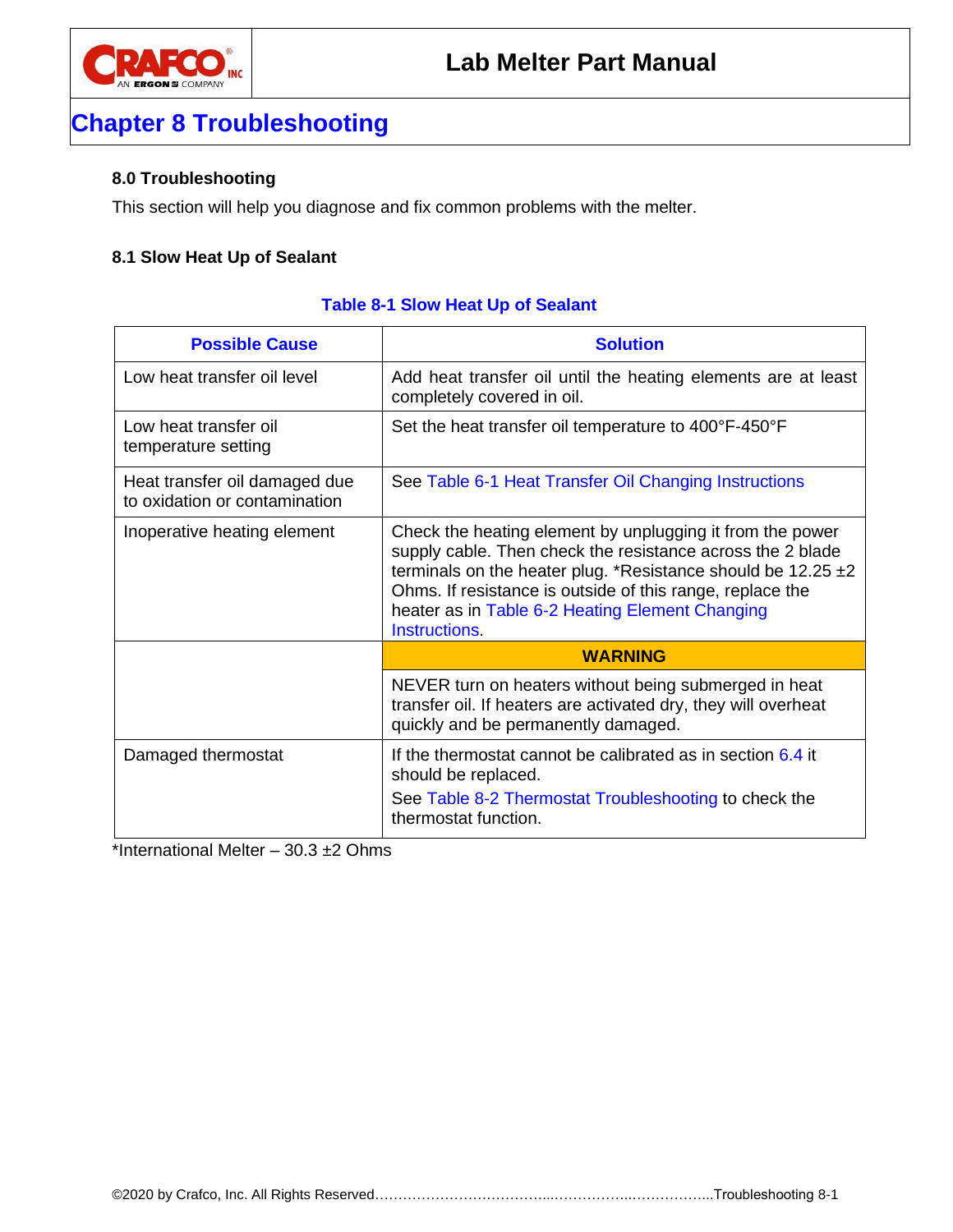

### <span id="page-33-1"></span><span id="page-33-0"></span>**8.2 Thermostat Troubleshooting**

### **Table 8-2 Thermostat Troubleshooting**

| <b>Step</b> |                                                                                                                                                                                                                                                                                                                                                                                                                                                                                                                                                                                                                                                                               |
|-------------|-------------------------------------------------------------------------------------------------------------------------------------------------------------------------------------------------------------------------------------------------------------------------------------------------------------------------------------------------------------------------------------------------------------------------------------------------------------------------------------------------------------------------------------------------------------------------------------------------------------------------------------------------------------------------------|
| 1           | Check for 120VAC across terminals 5 and 4 when the heater switch is on. *See Fig. 9-1<br>Electrical Diagram for terminal locations. If there is not, trace the circuit back to the power<br>entry to find the problem and repair.                                                                                                                                                                                                                                                                                                                                                                                                                                             |
| 2           | When the thermostat should be calling for heat, terminal 7 should have 120VAC (measure<br>across terminals 7 and 5). If step 1 has checked out, and there is no output on terminal 7,<br>replace the PakStat.                                                                                                                                                                                                                                                                                                                                                                                                                                                                 |
| 3           | If the temperature display does not seem correct, verify the temperature sensor (RTD) by<br>disconnecting the 2 WHT/BLK wires from the PakStat and measuring resistance (in<br>ohms) look up the proper resistance for the temperature at the probe in Table 8-3 and<br>Table 8-4. If you measure a very low resistance, check the WHT/BLK circuits for a short to<br>metal frame or other parts. If you measure an open circuit, check the WHT/BLK wires for<br>any breaks in either wire. If you measure a resistance greater than 100 ohms but less<br>than 10,000 ohms, but the value is not correct for the temperature according to the table.<br>then replace the RTD. |

\*International Melter – See Figure 9-2 [Electrical Diagram, International Lab Melter](#page-41-0)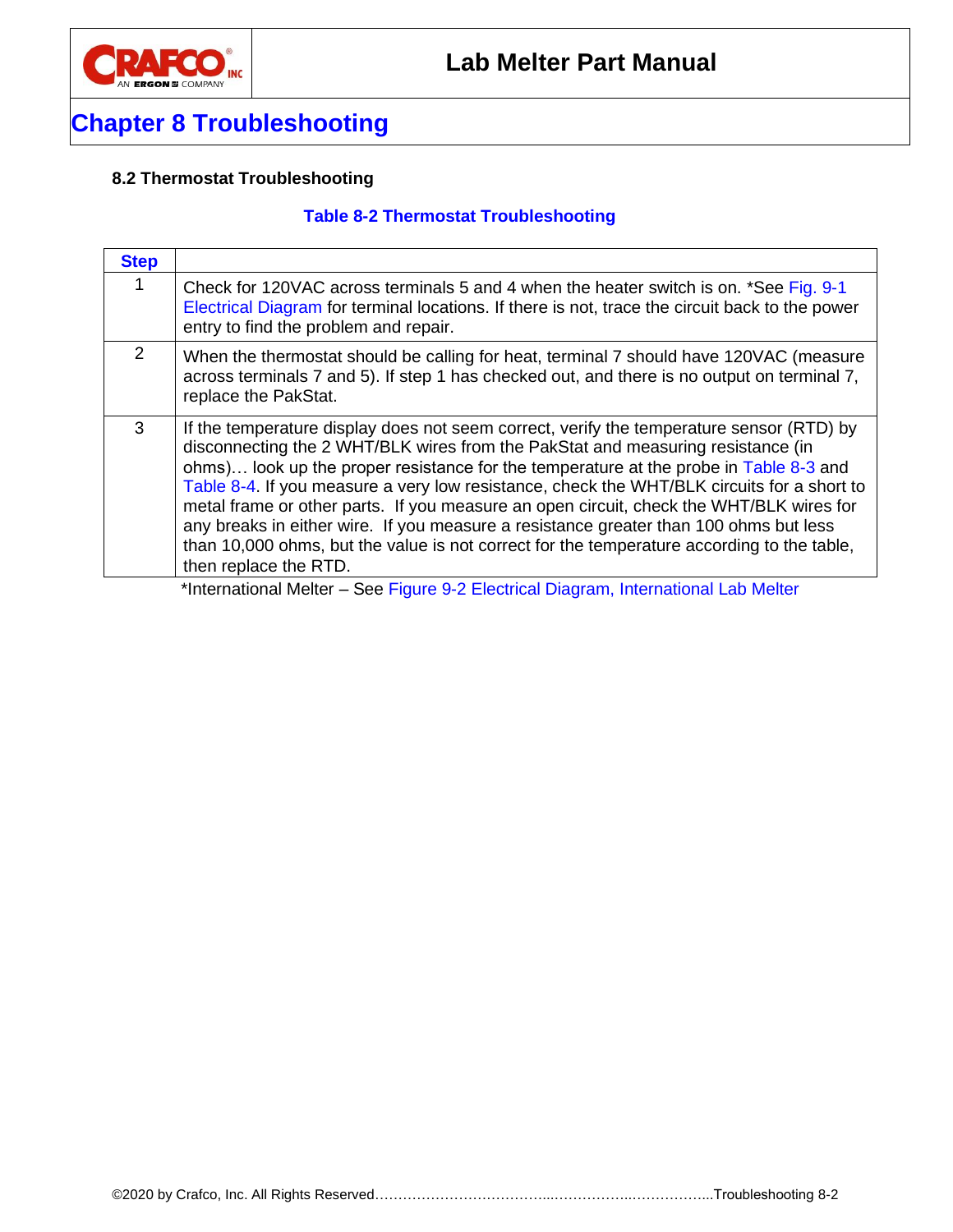



### <span id="page-34-0"></span>**8.3 RTD Sensor Ohms vs. Temperature**

Table 8-3 and Table 8-4 below show what the ohm reading would be for a given temperature. The following are the instructions for using the table.

Measure the resistance (ohms) of the sensor in question with an ohm meter (See [7.2](#page-28-2) [Checking](#page-28-2)  [Resistance \(Ohms\)\)](#page-28-2) in Section 7 How to Use a Multimeter.

Find the reading in the chart (columns 0 through 9).

Follow the row to the left and get the temperature in 10°F increments, then follow the column up to get the 1°F increment. (For example, 1391 Ohms = 215°F)

<span id="page-34-1"></span>

| $\mathsf{P}$ | $\bf{0}$ | 1      | $\overline{2}$ | $\overline{3}$ | $\overline{\mathbf{4}}$ | $5\phantom{.}$ | $6\phantom{a}$ | $\overline{7}$ | 8      | 9      |
|--------------|----------|--------|----------------|----------------|-------------------------|----------------|----------------|----------------|--------|--------|
| 0            | 930.3    | 932.5  | 934.7          | 936.9          | 939.1                   | 941.3          | 943.4          | 945.6          | 947.8  | 950.0  |
| 10           | 952.2    | 954.3  | 956.5          | 958.7          | 960.9                   | 963.0          | 965.2          | 967.4          | 969.6  | 971.8  |
| 20           | 973.9    | 976.1  | 978.3          | 980.5          | 982.6                   | 984.8          | 987.0          | 989.1          | 991.3  | 993.5  |
| 30           | 995.7    | 997.8  | 1000.0         | 1002.2         | 1004.3                  | 1006.5         | 1008.7         | 1010.9         | 1013.0 | 1015.2 |
| 40           | 1017.4   | 1019.5 | 1021.7         | 1023.9         | 1026.0                  | 1028.2         | 1030.4         | 1032.5         | 1034.7 | 1036.9 |
| 50           | 1039.0   | 1041.2 | 1043.4         | 1045.5         | 1047.7                  | 1049.8         | 1052.0         | 1054.2         | 1056.3 | 1058.5 |
| 60           | 1060.7   | 1062.8 | 1065.0         | 1067.1         | 1069.3                  | 1071.5         | 1073.6         | 1075.8         | 1077.9 | 1080.1 |
| 70           | 1082.2   | 1084.4 | 1086.6         | 1088.7         | 1090.9                  | 1093.0         | 1095.2         | 1097.3         | 1099.5 | 1101.6 |
| 80           | 1103.8   | 1106.0 | 1108.1         | 1110.3         | 1112.4                  | 1114.6         | 1116.7         | 1118.9         | 1121.0 | 1123.2 |
| 90           | 1125.3   | 1127.5 | 1129.6         | 1131.8         | 1133.9                  | 1136.1         | 1138.2         | 1140.4         | 1142.5 | 1144.7 |
| 100          | 1146.8   | 1149.0 | 1151.1         | 1153.2         | 1155.4                  | 1157.5         | 1159.7         | 1161.8         | 1164.0 | 1166.1 |
| 110          | 1168.3   | 1170.4 | 1172.5         | 1174.7         | 1176.9                  | 1179.0         | 1181.1         | 1183.3         | 1185.4 | 1187.5 |
| 120          | 1189.7   | 1191.8 | 1194.0         | 1196.1         | 1198.2                  | 1200.4         | 1202.5         | 1204.6         | 1206.8 | 1208.9 |
| 130          | 1211.0   | 1213.2 | 1215.3         | 1217.5         | 1219.6                  | 1221.7         | 1223.9         | 1226.0         | 1228.1 | 1230.3 |
| 140          | 1232.4   | 1234.5 | 1236.7         | 1238.9         | 1240.9                  | 1243.0         | 1245.2         | 1247.3         | 1249.4 | 1251.6 |
| 150          | 1253.7   | 1255.8 | 1258.0         | 1260.1         | 1262.2                  | 1264.3         | 1266.5         | 1268.6         | 1270.7 | 1272.8 |
| 160          | 1275.0   | 1277.1 | 1279.2         | 1281.3         | 1283.5                  | 1285.6         | 1287.7         | 1289.8         | 1292.0 | 1294.1 |
| 170          | 1296.2   | 1298.3 | 1300.4         | 1302.6         | 1304.7                  | 1306.8         | 1308.9         | 1311.0         | 1313.2 | 1315.3 |
| 180          | 1317.4   | 1319.5 | 1321.6         | 1323.8         | 1325.9                  | 1328.0         | 1330.1         | 1332.2         | 1334.3 | 1336.5 |
| 190          | 1338.6   | 1340.7 | 1342.8         | 1344.9         | 1347.0                  | 1349.1         | 1351.2         | 1353.4         | 1355.5 | 1357.6 |
| 200          | 1359.7   | 1361.8 | 1363.9         | 1366.0         | 1368.1                  | 1370.2         | 1372.4         | 1374.5         | 1376.6 | 1378.7 |
| 210          | 1380.8   | 1382.9 | 1385.0         | 1387.1         | 1389.2                  | 1391.3         | 1393.4         | 1395.5         | 1397.6 | 1399.7 |
| 220          | 1401.8   | 1403.9 | 1406.0         | 1408.1         | 1410.3                  | 1412.4         | 1414.5         | 1416.6         | 1418.7 | 1420.8 |
| 230          | 1422.9   | 1425.0 | 1427.1         | 1429.2         | 1431.3                  | 1433.4         | 1435.5         | 1437.6         | 1439.6 | 1441.7 |
| 240          | 1443.8   | 1445.9 | 1448.0         | 1450.1         | 1452.2                  | 1454.3         | 1456.4         | 1458.5         | 1460.6 | 1462.7 |
| 250          | 1464.8   | 1466.9 | 1469.0         | 1471.1         | 1473.2                  | 1475.3         | 1477.3         | 1479.4         | 1481.5 | 1483.6 |
| 260          | 1485.7   | 1487.8 | 1489.9         | 1492.0         | 1494.1                  | 1496.1         | 1498.2         | 1500.3         | 1502.4 | 1504.5 |

### **Table 8-3 RTD Sensor Ohms vs. Temperature**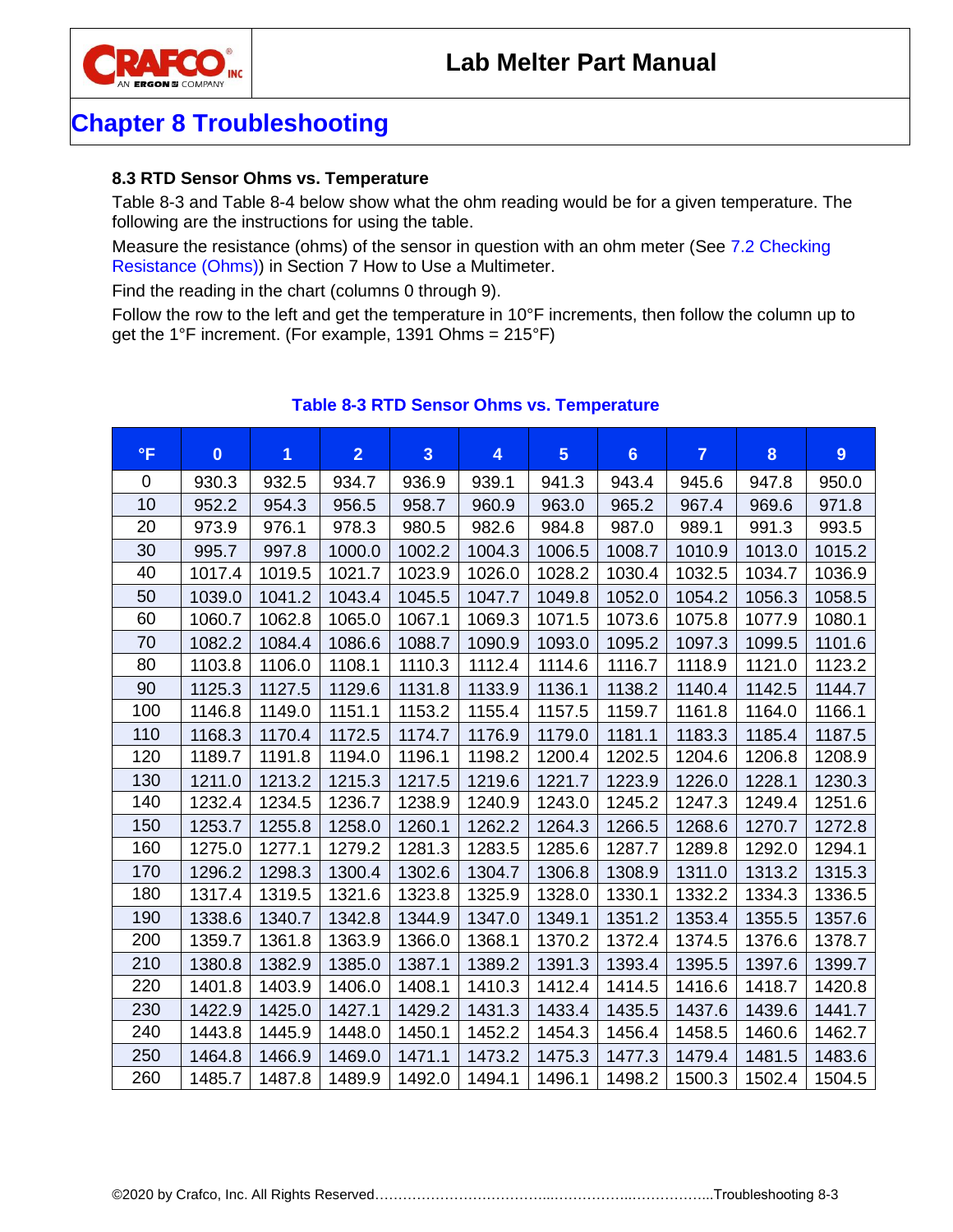

# **Chapter 8 Troubleshooting**

<span id="page-35-0"></span>

| $\mathsf{P}$ | $\bf{0}$ | 1      | $\overline{2}$ | $\overline{3}$ | 4      | $5\phantom{.}$ | 6 <sup>1</sup> | $\overline{7}$ | $\boldsymbol{8}$ | 9      |
|--------------|----------|--------|----------------|----------------|--------|----------------|----------------|----------------|------------------|--------|
| 270          | 1506.6   | 1508.7 | 1510.8         | 1512.8         | 1514.9 | 1517.0         | 1519.1         | 1521.2         | 1523.3           | 1525.3 |
| 280          | 1527.4   | 1529.5 | 1531.6         | 1533.7         | 1535.7 | 1537.8         | 1539.9         | 1542.0         | 1544.1           | 1546.1 |
| 290          | 1548.2   | 1550.3 | 1552.4         | 1554.5         | 1556.5 | 1558.6         | 1560.7         | 1562.8         | 1564.8           | 1566.9 |
| 300          | 1569.0   | 1571.1 | 1573.1         | 1575.2         | 1577.3 | 1579.4         | 1581.4         | 1583.5         | 1585.6           | 1587.7 |
| 310          | 1589.7   | 1591.8 | 1593.9         | 1595.9         | 1598.0 | 1600.1         | 1602.2         | 1604.2         | 1606.3           | 1608.4 |
| 320          | 1610.4   | 1612.5 | 1614.6         | 1616.6         | 1618.7 | 1620.8         | 1622.8         | 1624.9         | 1627.0           | 1629.0 |
| 330          | 1631.1   | 1633.2 | 1635.2         | 1637.3         | 1639.3 | 1641.4         | 1643.5         | 1645.5         | 1647.6           | 1649.7 |
| 340          | 1651.7   | 1653.8 | 1655.8         | 1657.9         | 1660.0 | 1662.0         | 1664.1         | 1666.1         | 1668.2           | 1670.2 |
| 350          | 1672.3   | 1674.4 | 1676.4         | 1678.5         | 1680.5 | 1682.6         | 1684.6         | 1686.7         | 1688.7           | 1690.8 |
| 360          | 1692.9   | 1694.9 | 1697.0         | 1699.0         | 1701.1 | 1703.1         | 1705.2         | 1707.2         | 1709.3           | 1711.3 |
| 370          | 1713.4   | 1715.4 | 1717.5         | 1719.5         | 1721.6 | 1723.6         | 1725.7         | 1727.7         | 1729.8           | 1731.8 |
| 380          | 1733.9   | 1735.9 | 1737.9         | 1740.0         | 1742.0 | 1744.1         | 1746.1         | 1748.2         | 1750.2           | 1752.3 |
| 390          | 1754.3   | 1756.3 | 1758.4         | 1760.4         | 1762.5 | 1764.5         | 1766.6         | 1768.6         | 1770.6           | 1772.7 |
| 400          | 1774.7   | 1776.8 | 1778.8         | 1780.8         | 1782.9 | 1784.9         | 1786.9         | 1789.0         | 1791.0           | 1793.1 |
| 410          | 1795.1   | 1797.1 | 1799.2         | 1801.2         | 1803.2 | 1805.3         | 1807.3         | 1809.3         | 1811.4           | 1813.4 |
| 420          | 1815.4   | 1817.5 | 1819.5         | 1821.5         | 1823.6 | 1825.6         | 1827.6         | 1829.6         | 1831.7           | 1833.7 |
| 430          | 1835.7   | 1837.8 | 1839.8         | 1841.8         | 1843.8 | 1845.9         | 1847.9         | 1849.9         | 1851.9           | 1854.0 |
| 440          | 1856.0   | 1858.0 | 1860.0         | 1862.1         | 1864.1 | 1866.1         | 1868.1         | 1870.2         | 1872.2           | 1874.2 |
| 450          | 1876.2   | 1878.2 | 1880.3         | 1882.3         | 1884.3 | 1886.3         | 1888.3         | 1890.4         | 1892.4           | 1894.4 |
| 460          | 1896.4   | 1898.4 | 1900.5         | 1902.5         | 1904.5 | 1906.5         | 1908.5         | 1910.5         | 1912.6           | 1914.6 |
| 470          | 1916.6   | 1918.6 | 1920.6         | 1922.6         | 1924.6 | 1926.6         | 1928.7         | 1930.7         | 1932.7           | 1934.7 |
| 480          | 1936.7   | 1938.7 | 1940.7         | 1942.7         | 1944.7 | 1946.8         | 1948.8         | 1950.8         | 1952.8           | 1954.8 |
| 490          | 1956.8   | 1958.8 | 1960.8         | 1962.8         | 1964.8 | 1966.8         | 1968.8         | 1970.8         | 1972.8           | 1974.8 |
| 500          | 1976.8   | 1978.8 | 1980.8         | 1982.9         | 1984.9 | 1986.9         | 1988.9         | 1990.9         | 1992.9           | 1994.9 |
| 510          | 1996.9   | 1998.9 | 2000.9         | 2002.9         | 2004.9 | 2006.9         | 2008.8         | 2010.8         | 2012.8           | 2014.8 |
| 520          | 2016.8   | 2018.8 | 2020.8         | 2022.8         | 2024.8 | 2026.8         | 2028.8         | 2030.8         | 2032.8           | 2034.8 |
| 530          | 2036.8   | 2038.8 | 2040.8         | 2042.8         | 2044.7 | 2046.7         | 2048.7         | 2050.7         | 2052.7           | 2054.7 |
| 540          | 2056.7   | 2058.7 | 2060.7         | 2062.7         | 2064.6 | 2066.6         | 2068.6         | 2070.6         | 2072.6           | 2074.6 |
| 550          | 2076.6   | 2078.5 | 2080.5         | 2082.5         | 2084.5 | 2086.5         | 2088.5         | 2090.4         | 2092.4           | 2094.4 |

### **Table 8-4 RTD Sensor Ohms vs. Temperature**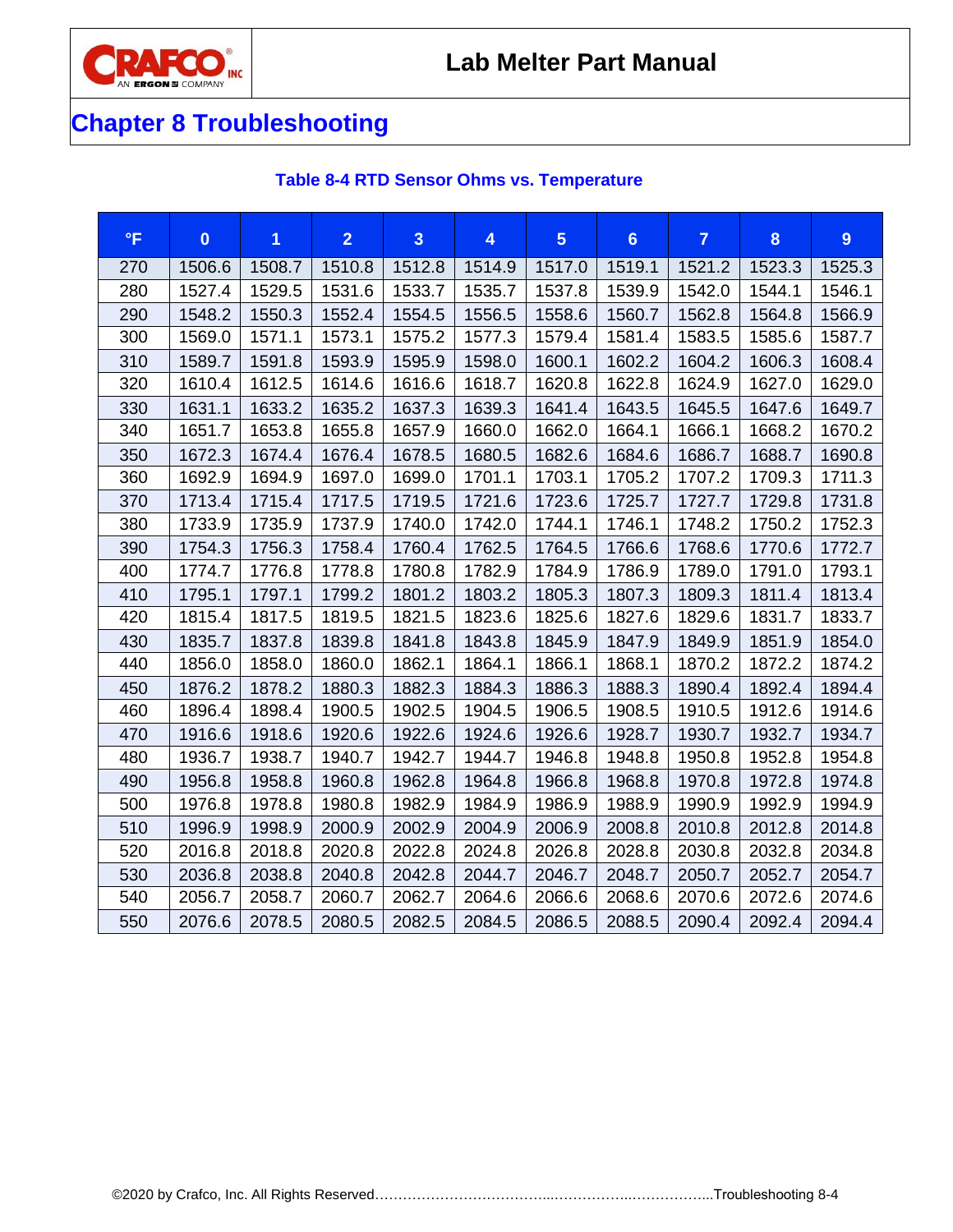

### <span id="page-36-0"></span>**8.4 Melter is Not Operating (No Hot Oil Heating)**

### <span id="page-36-1"></span>**Table 8-5 Melter Is Not Operating**

| <b>Possible Cause</b>                            | <b>Solution</b>                                                                                                                                                                                                                                                                                                                        |  |  |  |  |
|--------------------------------------------------|----------------------------------------------------------------------------------------------------------------------------------------------------------------------------------------------------------------------------------------------------------------------------------------------------------------------------------------|--|--|--|--|
| No power                                         | Check that the melter is plugged in and turned on.<br>If there is still no power, replace electrical cords.                                                                                                                                                                                                                            |  |  |  |  |
| Heating element switch faulty                    | Check the switch continuity using the following<br>steps.<br>Disconnect the wires.<br>1<br>2. Check continuity across the terminals<br>where the wires were. See 7.2.1 How to<br><b>Check Wire Continuity</b><br>3. With the switch in the on position, there<br>should be continuity.<br>4. With the switch in the off position there |  |  |  |  |
|                                                  | should not be any continuity.<br>Replace switch if needed.                                                                                                                                                                                                                                                                             |  |  |  |  |
| Low thermostat setting                           | Reset to 400°F-450°F                                                                                                                                                                                                                                                                                                                   |  |  |  |  |
| Faulty thermostat                                | Check and replace if needed. See Table 8-2<br><b>Thermostat Troubleshooting</b>                                                                                                                                                                                                                                                        |  |  |  |  |
| Faulty heating element(s)                        | Check as in Table 8-1                                                                                                                                                                                                                                                                                                                  |  |  |  |  |
| RTD sensor not covered with heat transfer<br>oil | Check heat transfer oil level. If the heating<br>elements are not covered add oil to cover them<br>and thermostat probe.                                                                                                                                                                                                               |  |  |  |  |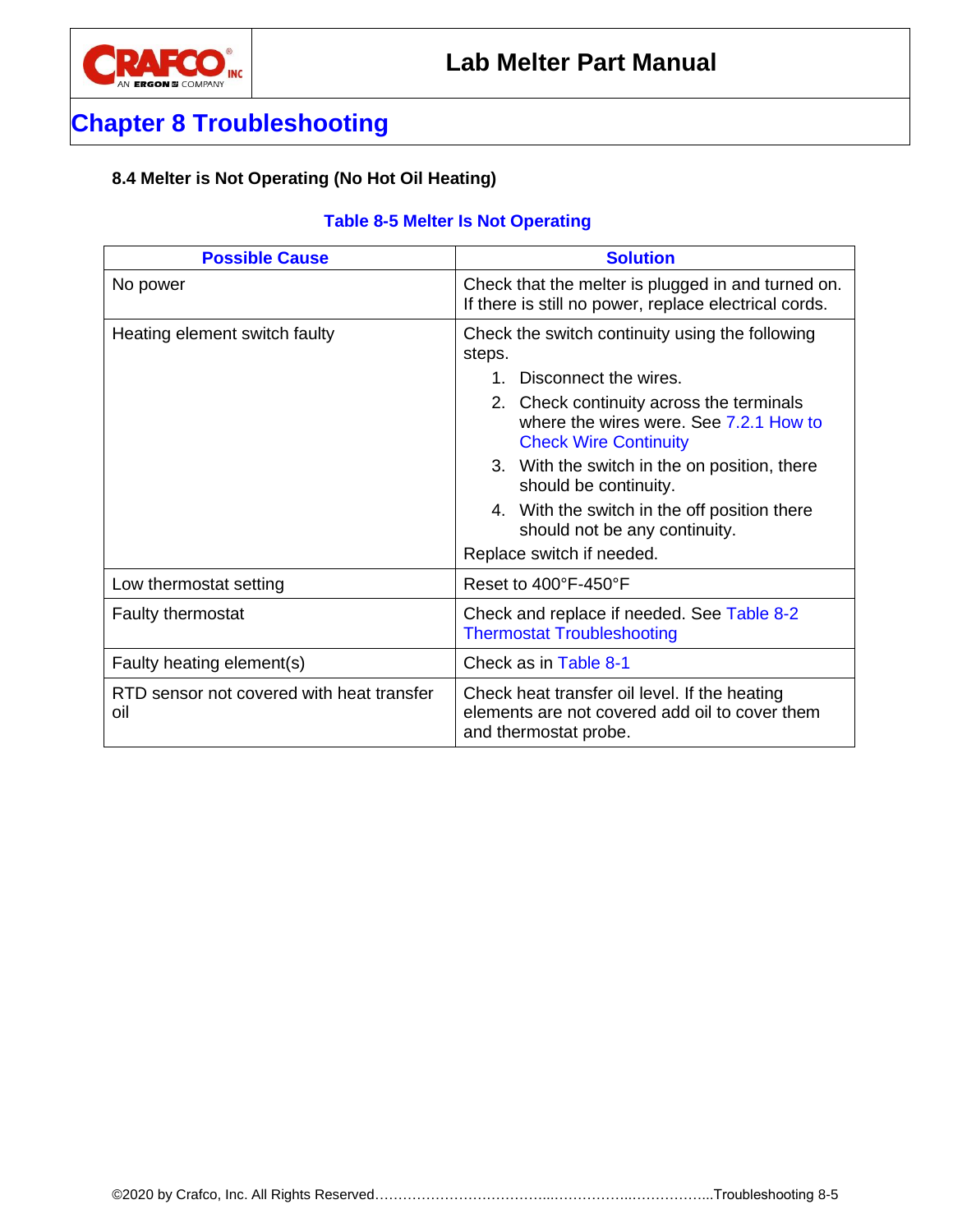

### <span id="page-37-0"></span>**8.5 Mixing Paddle Not Rotating**

### <span id="page-37-1"></span>**Table 8-6 Mixing Paddle Not Rotating**

| <b>Possible Cause</b>                 | <b>Solution</b>                                                                                                                                                                                                                                                    |  |  |  |  |
|---------------------------------------|--------------------------------------------------------------------------------------------------------------------------------------------------------------------------------------------------------------------------------------------------------------------|--|--|--|--|
| Mixer switch damaged                  | Check the switch continuity using the following steps.                                                                                                                                                                                                             |  |  |  |  |
|                                       | Disconnect the wires.<br>$1_{-}$                                                                                                                                                                                                                                   |  |  |  |  |
|                                       | 2. Check continuity across the terminals where the wires were.<br>See 7.2.1 How to Check Wire Continuity                                                                                                                                                           |  |  |  |  |
|                                       | 3. With the switch in the on position, there should be continuity.                                                                                                                                                                                                 |  |  |  |  |
|                                       | With the switch in the off position there should not be any<br>4.<br>continuity.                                                                                                                                                                                   |  |  |  |  |
|                                       | Replace switch if needed.                                                                                                                                                                                                                                          |  |  |  |  |
| Mixer motor damaged                   | With the motor switch in the on position, and the motor disconnected<br>from the wiring, check for 120VAC across the BLK and WHT wires<br>leading to the motor. If there is no voltage, trace the circuits back to<br>the power entry to find the problem and fix. |  |  |  |  |
|                                       | Follow these steps to check the motor itself                                                                                                                                                                                                                       |  |  |  |  |
|                                       | Disconnect the motor leads<br>$1_{-}$                                                                                                                                                                                                                              |  |  |  |  |
|                                       | 2. Measure resistance across circuit where BLK wire was<br>connected and where the GRN wire was connected.                                                                                                                                                         |  |  |  |  |
|                                       | 3. Measure resistance across circuit where the WHT wire was<br>connected and where the GRN wire was connected.                                                                                                                                                     |  |  |  |  |
|                                       | 4. The resistances should be either $16 \pm 2$ Ohms, or between<br>100-200 Ohms.                                                                                                                                                                                   |  |  |  |  |
|                                       | 5. If either coil resistance is out of range, replace the motor.                                                                                                                                                                                                   |  |  |  |  |
| Paddle coupling set<br>screw(s) loose | Retighten                                                                                                                                                                                                                                                          |  |  |  |  |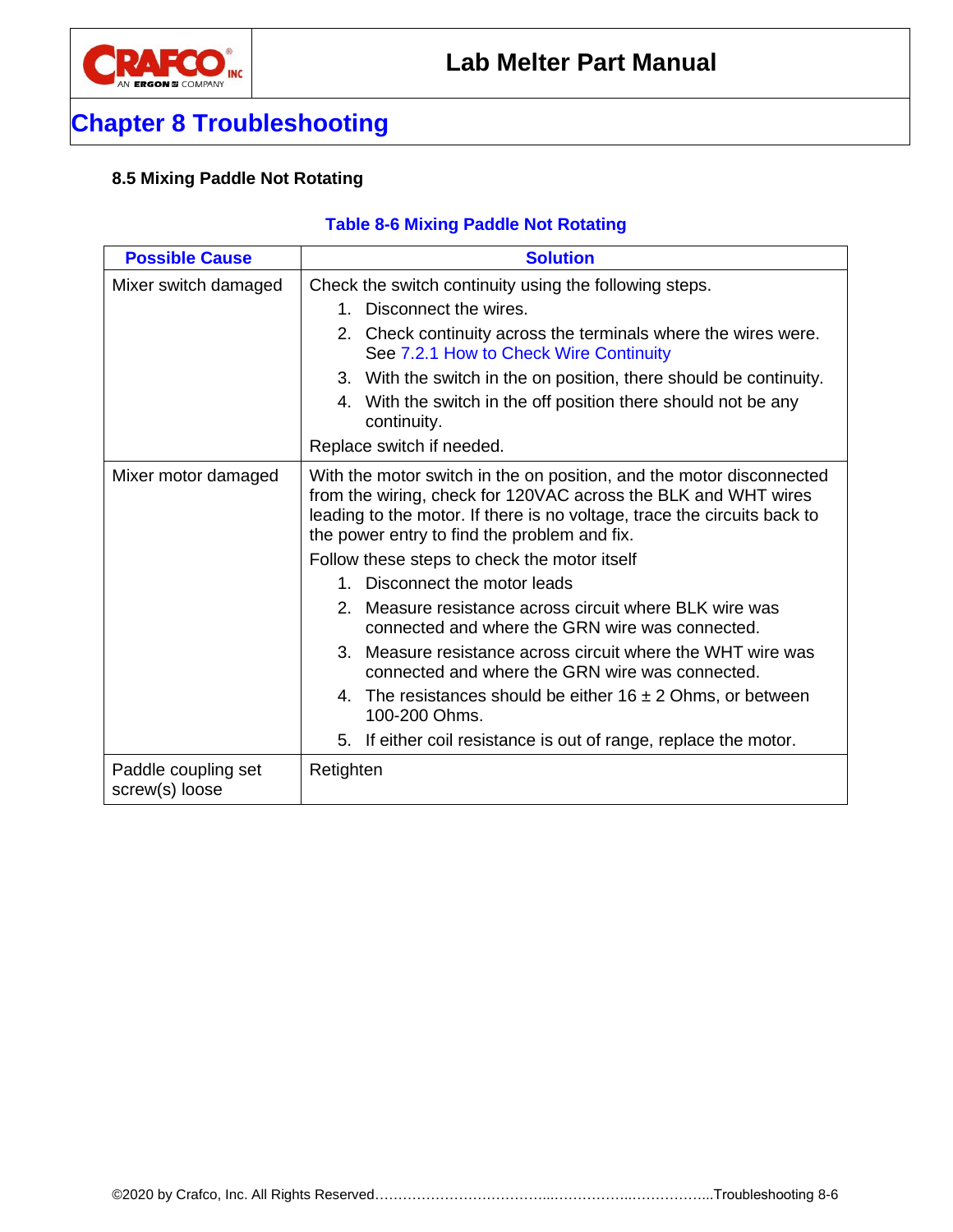

#### <span id="page-38-0"></span>**8.6 Heating Oil Contamination in Sample Can**

If paddle is rubbing the can, it will wear a hole in the can and the sample may become contaminated. If rubbing, the paddle may need to be raised or the can centered under paddle by loosening the can hose clamp.

#### <span id="page-38-1"></span>**8.7 Sealant Temperature is Higher or Lower than Desired Temperature**

| <b>Table 0 / Ocalahit Temp. Ingher of Lower than Desired</b>                             |                           |  |  |  |  |
|------------------------------------------------------------------------------------------|---------------------------|--|--|--|--|
| <b>Possible Cause</b>                                                                    | <b>Solution</b>           |  |  |  |  |
| Thermostat setting incorrect                                                             | Calibrate if needed       |  |  |  |  |
| Thermostat sensor not covered with heat transfer oil   Add oil if needed                 |                           |  |  |  |  |
| Temperature gauge incorrectly calibrated, faulty, or<br>not covered by heat transfer oil | Check and correct problem |  |  |  |  |

#### <span id="page-38-2"></span>**Table 8-7 Sealant Temp. Higher or Lower than Desired**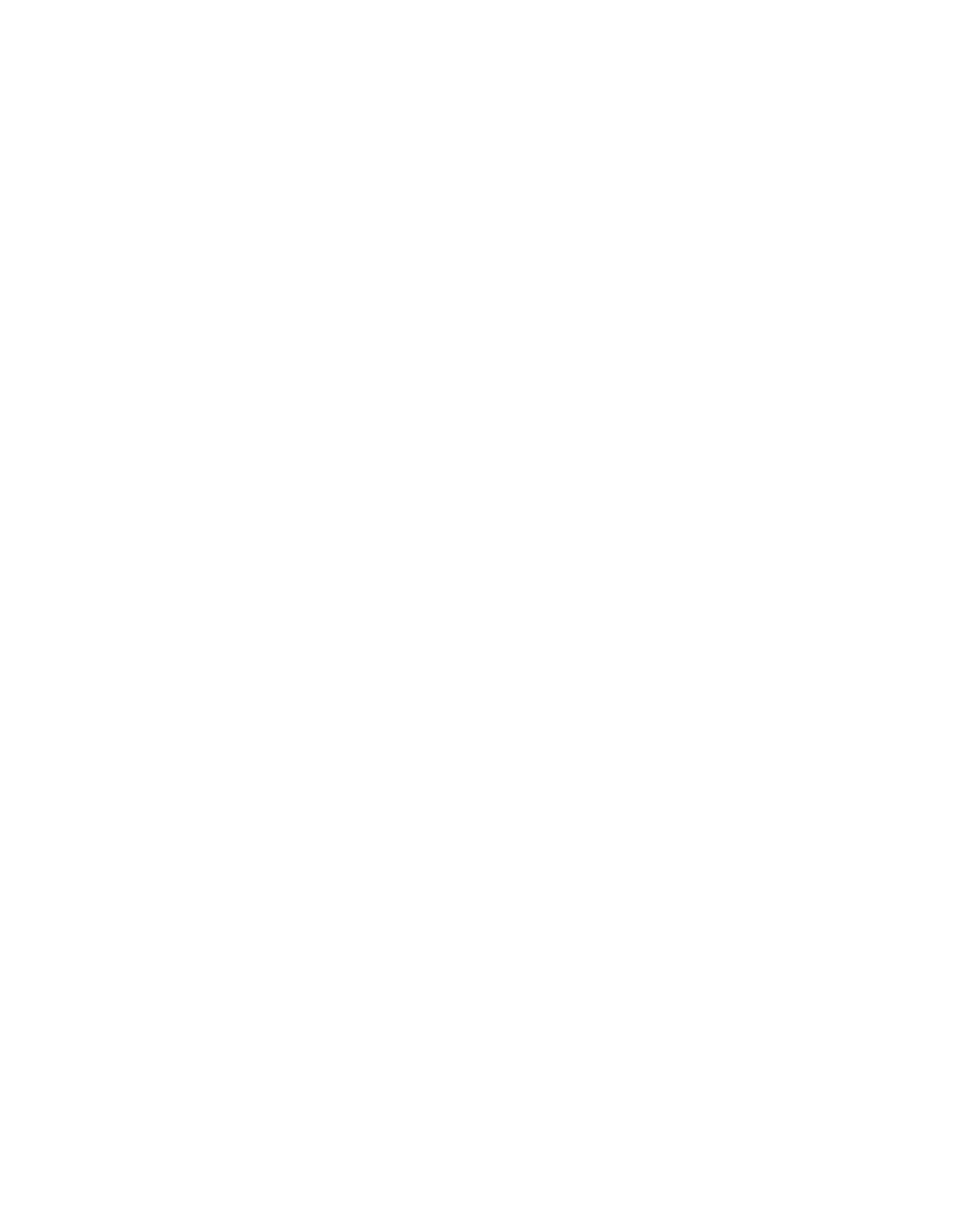

# **Chapter 9 Electrical Schematic**

### <span id="page-40-0"></span>**9.0 Electrical Schematic**

<span id="page-40-1"></span>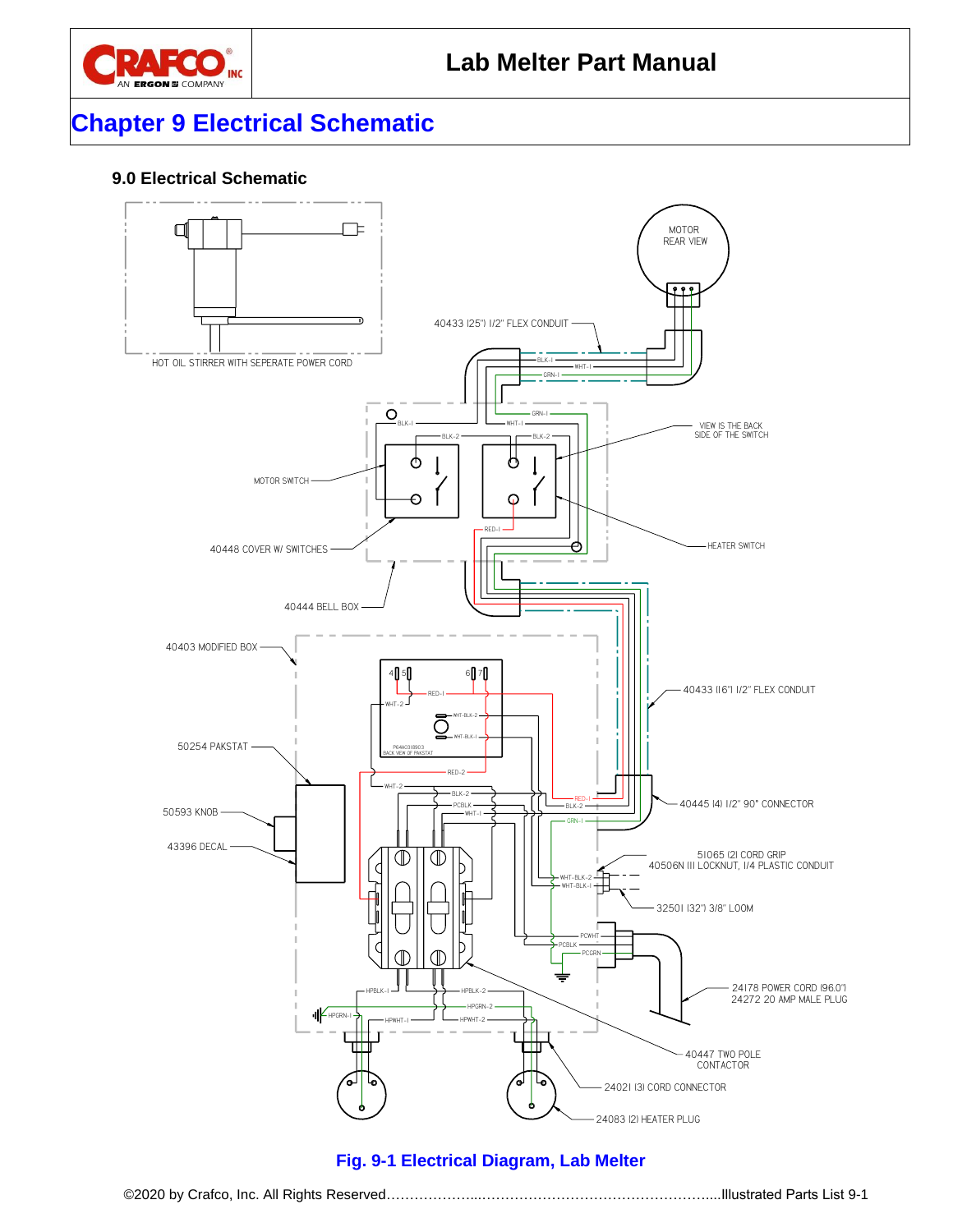

# **Chapter 9 Electrical Schematic**



<span id="page-41-0"></span>**Figure 9-2 Electrical Diagram, International Lab Melter**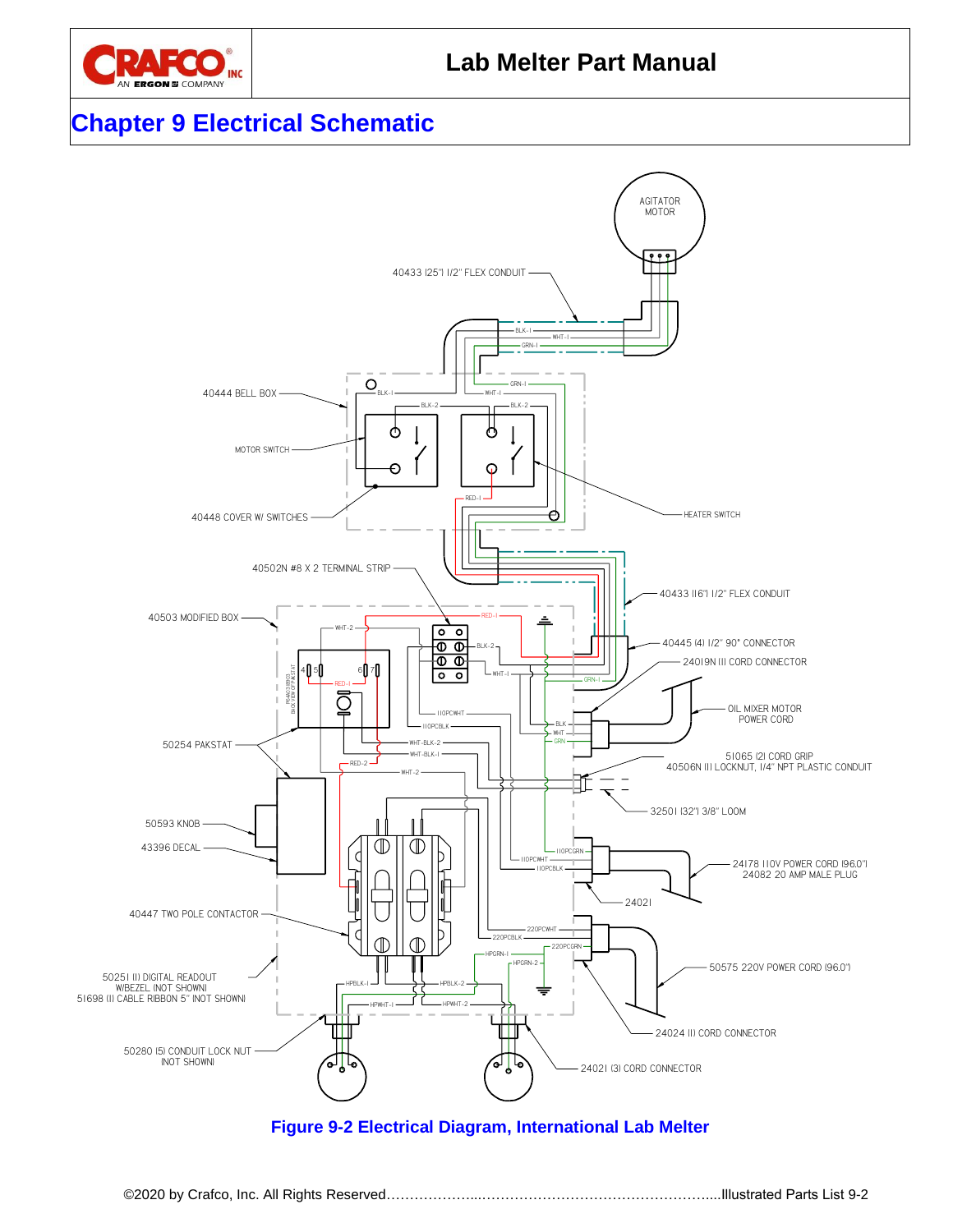

# **Chapter 10 Illustrated Parts List**

### <span id="page-42-0"></span>**10.0 About the Illustrated Parts List**

The Illustrated Parts List (IPL) is designed to help technical service or maintenance personnel correctly identify orderable replacement parts.

The figure and table titles reference the part number (PN) to which they apply.

Illustrations are designed to show general shape and size of a part and the relationship that part has to other parts. Actual size and shape of parts or components may differ or vary from the actual part or component.

### <span id="page-42-1"></span>**10.1 Ordering Crafco Parts**

Crafco distributors and Crafco Pavement Preservation Supply Centers are strategically located throughout the United States. Parts can be ordered from your local Crafco distributor or directly from Crafco, Inc. if a distributor is not available in your area. When ordering parts, give the following information:

- Part Number
- Machine Model
- Serial Number

Write, call, or Fax Crafco, Inc. at the following: Crafco, Inc. Headquarters 6165 W Detroit St. Chandler, AZ 85226 Phone: (602) 276-0406 Toll Free: (800) 528-8242 Fax: (480) 961-0513

**Visit our website at [www.crafco.com](file:///C:/Users/DLT/AppData/Roaming/Microsoft/Word/www.crafco.com)**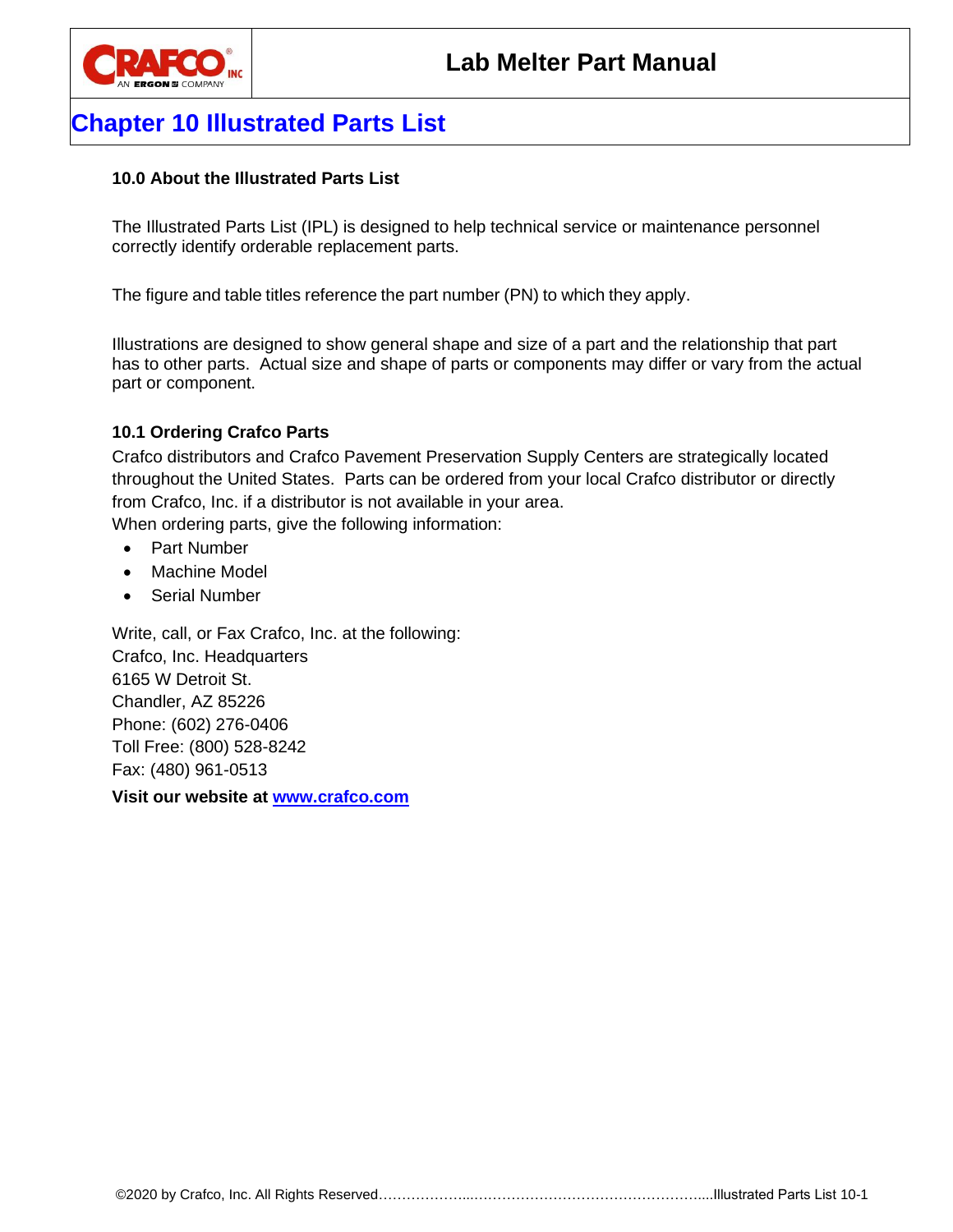

# **Chapter 10 Illustrated Parts List**

### <span id="page-43-0"></span>**10.2 Lab Melter**



<span id="page-43-1"></span>**Fig. 10-1 Lab Melter Cutaway**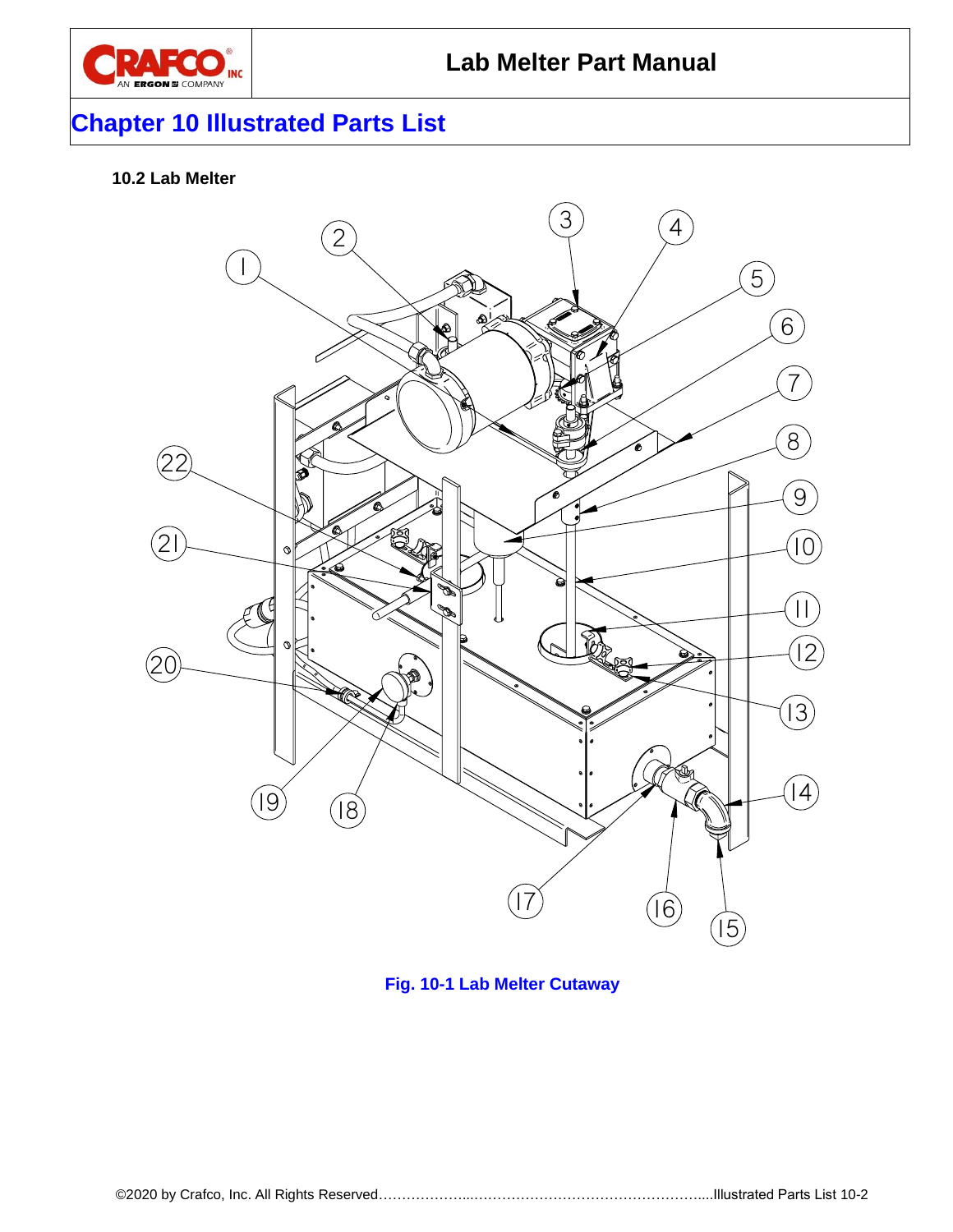

# **Chapter 10 Illustrated Parts List**

### **Table 10-1 Lab Melter Parts List**

<span id="page-44-0"></span>

| FIG.      | <b>ITEM</b>    | PART NO. | <b>DESCRIPTION</b>            | QTY.           |
|-----------|----------------|----------|-------------------------------|----------------|
| Fig. 10-1 | $\mathbf{1}$   | 40486N   | #35 ROLLER CHAIN, LAB MELTER  | $\mathbf{1}$   |
|           | $\overline{2}$ | 40438    | SHAFT, UPPER                  | $\overline{2}$ |
|           | 3              | 40417    | <b>GEAR REDUCER</b>           | $\mathbf{1}$   |
|           | 4              | 40416    | <b>MOUNT, GEAR REDUCER</b>    | $\overline{2}$ |
|           | 5              | 40415    | SPROCKET, 21 TOOTH            | $\mathbf{1}$   |
|           | 6              | 40475    | SPROCKET, 16 TOOTH            | $\overline{2}$ |
|           | $\overline{7}$ | 40412    | <b>CHAIN COVER</b>            | $\mathbf{1}$   |
|           | 8              | 40470    | 5/8" X 2" LONG SHAFT COUPLING | $\overline{2}$ |
|           | 9              | 40546    | HOT OIL MIXER, ELECTRIC       | $\mathbf{1}$   |
|           | 10             | 40435    | 40435 ASSY, PADDLE            | 2              |
|           | 11             | 40594    | TAB, CAN LOCKING BRACKET      | $\overline{2}$ |
|           | 12             | 40548    | THUMB SCREW, CAN CLAMP        | $\overline{4}$ |
|           | 13             | 40595    | <b>BRACKET, CAN LOCK</b>      | $\overline{2}$ |
|           | 14             | 28240    | 1" STREET ELBOW               | $\mathbf{1}$   |
|           | 15             | 28285    | PLUG, PIPE 1" SQ. HD.         | $\mathbf{1}$   |
|           | 16             | 29240    | 1" NPT BALL VALVE             | $\mathbf{1}$   |
|           | 17             | 28005    | NIPPLE, 1" XH CLOSE           | $\mathbf{1}$   |
|           | 18             | 51065    | <b>CORD GRIP</b>              | $\mathbf{1}$   |
|           | 19             | 55120    | <b>RTD SENSOR</b>             | $\mathbf{1}$   |
|           | 20             | 32017    | 5/8 COVERED CLAMP             | 3              |
|           | 21             | 40539    | <b>MIXER MOUNTING BRACKET</b> | $\mathbf{1}$   |
|           | 22             | 28701    | 1/4-20 x 3/4" BOLT            | $\mathbf{1}$   |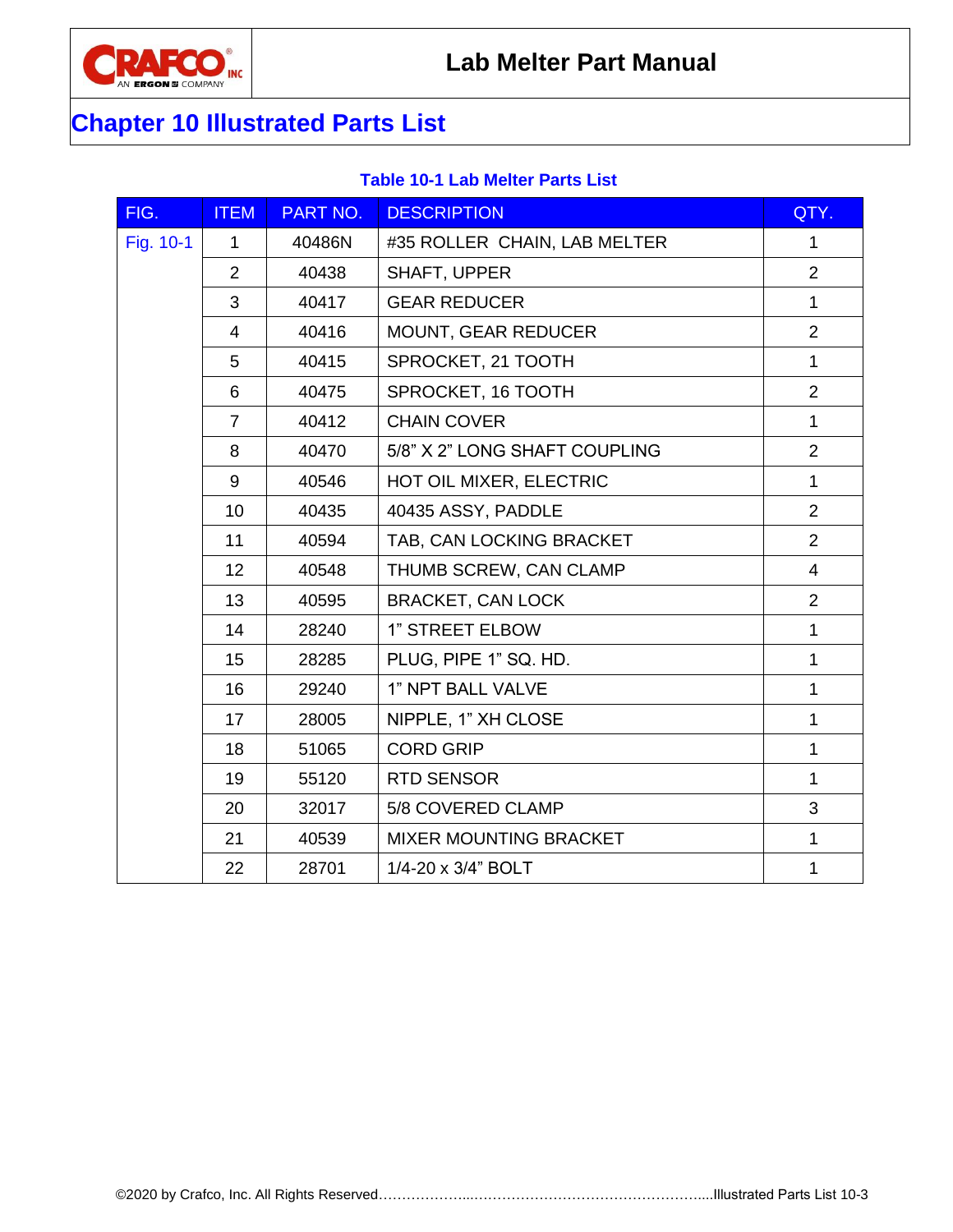

# **Chapter 10 Illustrated Parts List**



<span id="page-45-0"></span>**Fig. 10-2 Lab Melter**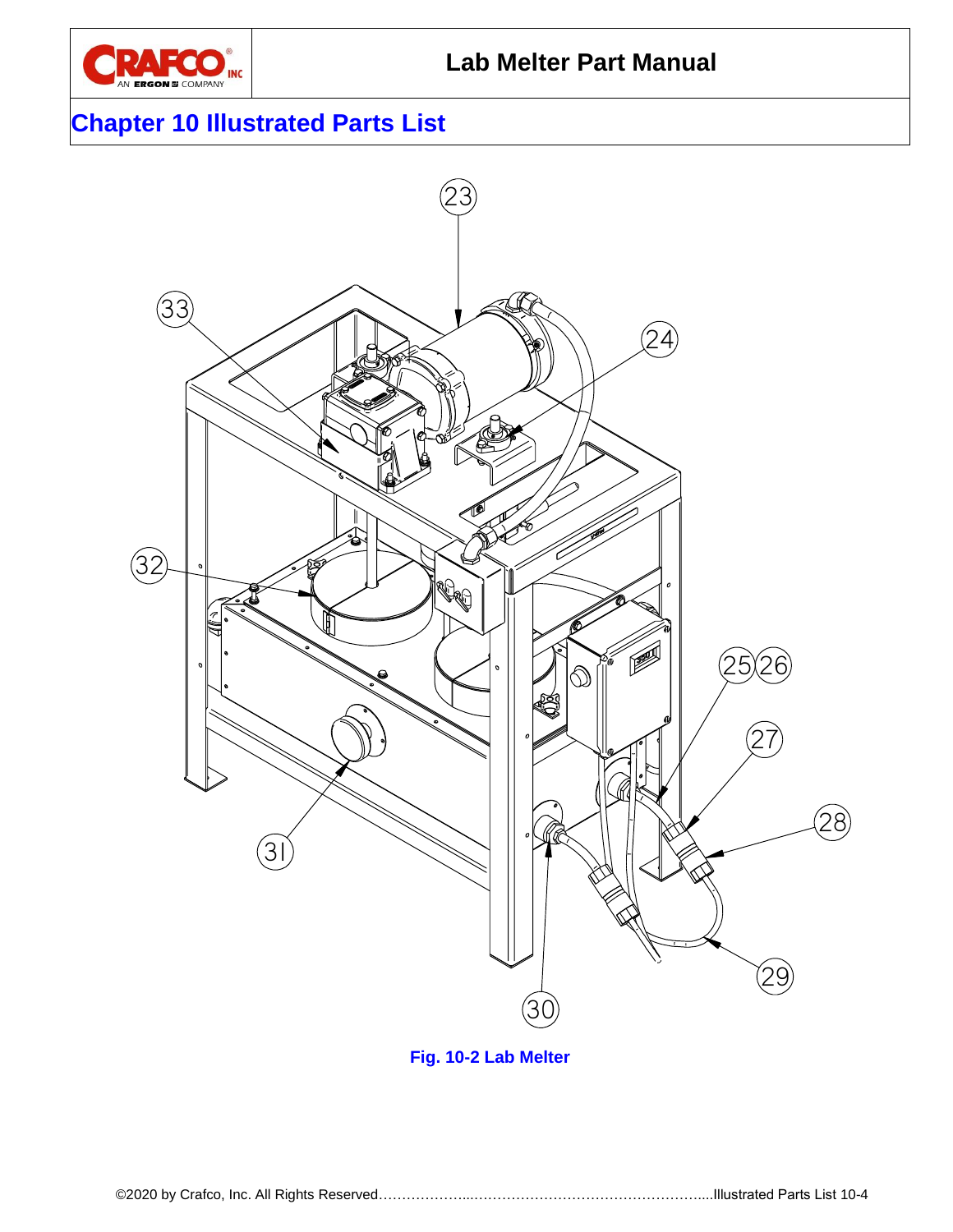

# **Chapter 10 Illustrated Parts List**

### **Table 10-2 Lab Melter Parts List (Continued)**

<span id="page-46-0"></span>

| FIG.      | <b>ITEM</b> | PART NO. | <b>DESCRIPTION</b>                   | QTY. |
|-----------|-------------|----------|--------------------------------------|------|
| Fig. 10-2 | 23          | 40418    | MOTOR, 1/6 HP                        |      |
|           | 24          | 40596    | <b>2 BOLT FLANGE BEARING</b>         | 4    |
|           | 25          | 40434    | <b>FIREROD HEATER</b>                | 2    |
|           | 26          | 40504N   | FIREROD HEATER, INTERNATIONAL MELTER | 2    |
|           | 27          | 24083    | ELECTRICAL CONNECTOR FEMALE          | 2    |
|           | 28          | 24082    | ELECTRICAL CONNECTOR MALE            | 2    |
|           | 29          | 40499    | LAB MELTER ELECTRIC WIRING           | 1    |
|           | 30          | 28350    | 1" X 1/2" HEX HEAD BUSHING           | 2    |
|           | 31          | 25050    | 2 1/2" BOTTOM MOUNT TEMP. GAUGE      | 1    |
|           | 32          | 40599    | 8" CAN COVER ASSEMBLY                | 2    |
|           | 33          | 40597    | <b>CHAIN SPROCKET GUARD</b>          |      |